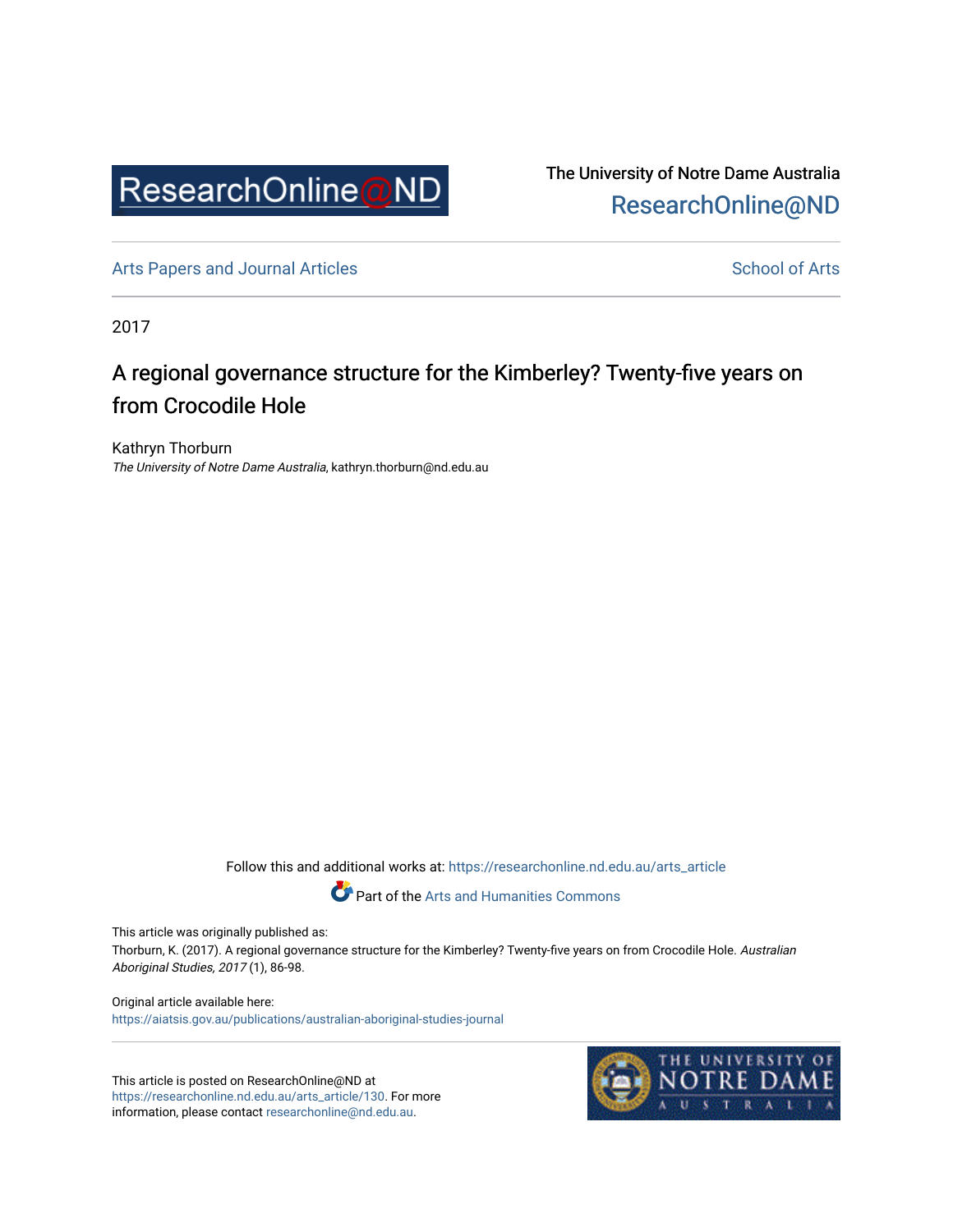This is the author's version of an article published in *Australian Aboriginal Studies,* June 2017, available online at https://aiatsis.gov.au/publications/australian-aboriginal-studies-journal

Thorburn, K. (2017) A regional governance structure for the Kimberley? Twenty-five years on from Crocodile Hole. *Australian Aboriginal Studies, 2007*(1), 86-98.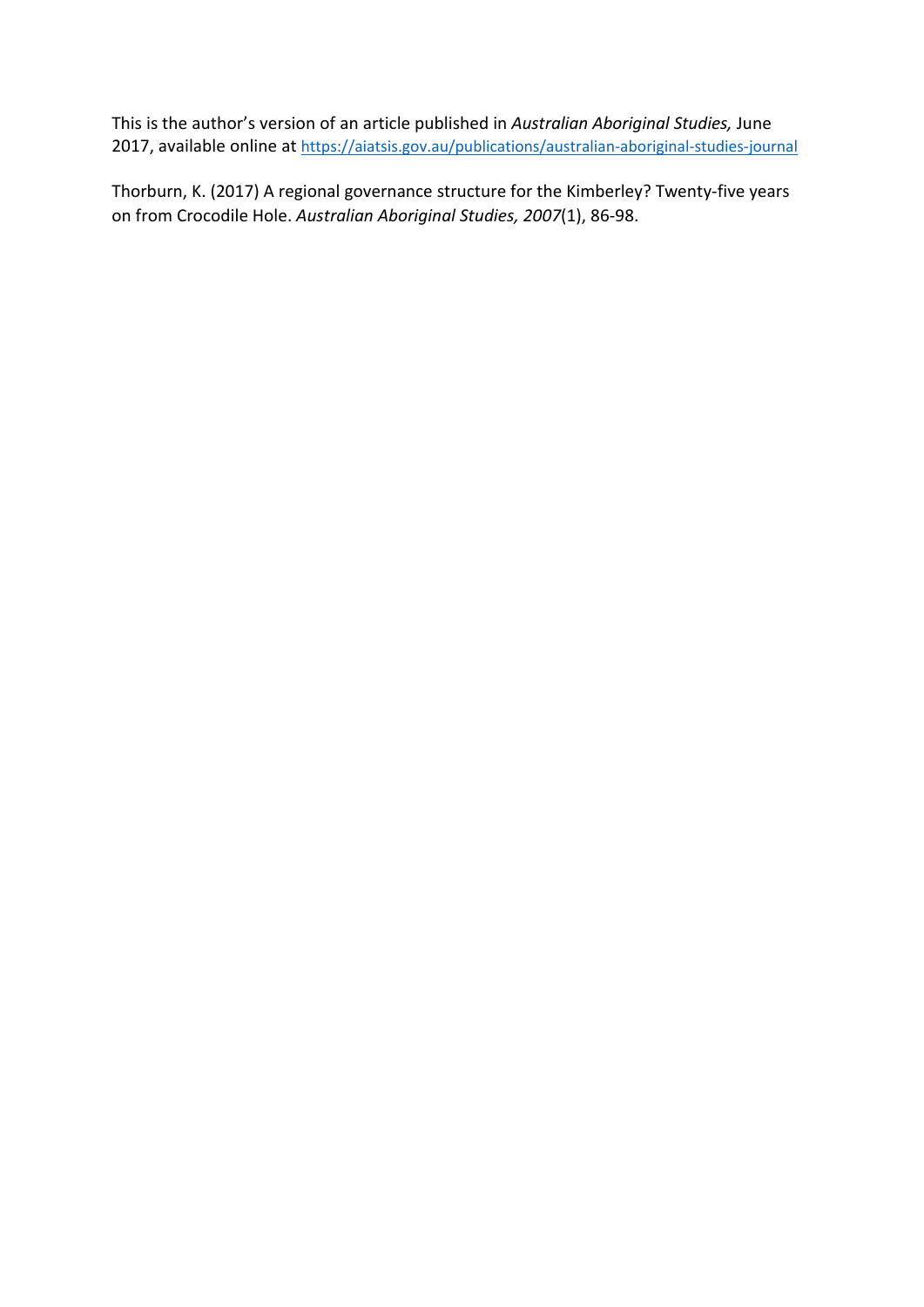# **A regional governance structure for the Kimberley? Twenty-five years on from Crocodile Hole**

Kathryn Thorburn

The University of Notre Dame

*Abstract: In 1991 a large bush meeting was held at Rugan in the East Kimberley, organised by the Kimberley Land Council and attended by more than 500 Aboriginal people from across the Kimberley.<sup>1</sup> This meeting is looked upon as one of the most significant expressions of pan-Kimberley identity in the post-settlement era and generated considerable discussion at a regional level. This event, which has since become known as 'Crocodile Hole', occurred in the shadow of the failure of land rights to be passed in Western Australia in the mid-1980s, and the impending Mabo decision. This paper attempts to track the idea of a regional governance structure in the Kimberley since the time of Crocodile Hole and how this idea has articulated with wider political and policy trends in the region and beyond. It notes that principles identified by the Crocodile Hole meeting remain as core ideals for Aboriginal leadership within the Kimberley, yet the form and structure by which regional governance is being attempted has altered significantly over time. In a contemporary context, it concludes that such a structure would require particular characteristics to be deemed acceptable by Aboriginal groups across the Kimberley and to be engaged with by government.* 

The potential for a regional governance structure that stretches from the East Kimberley to the West Kimberley has long been the subject of discussion among Aboriginal leadership and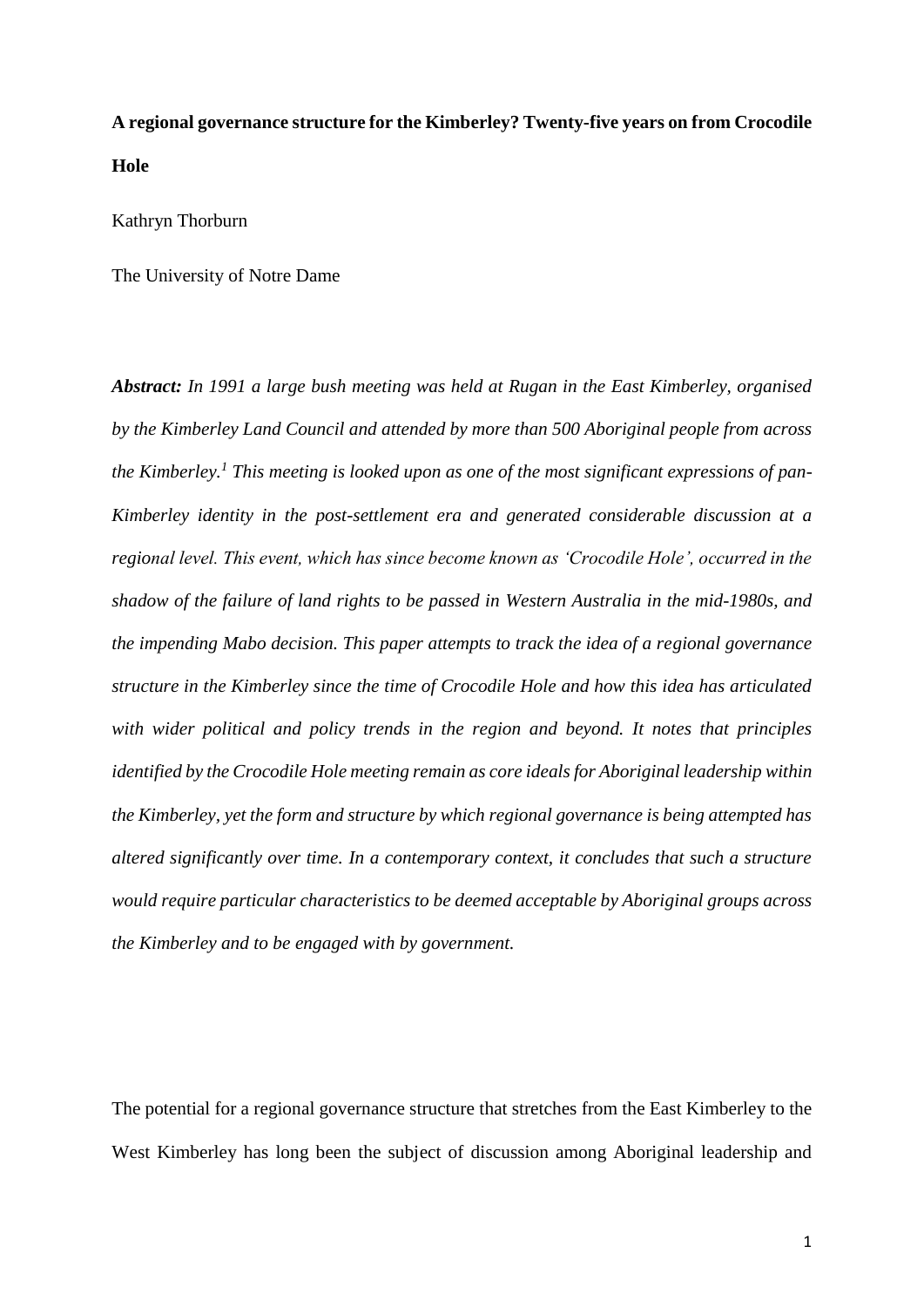observers (See Appendix One). From time to time, Western Australian state and/or federal governments have weighed into these discussions but, for the most part, they have been driven by Aboriginal leaders and organisations, notably the Kimberley Land Council (KLC) and, more recently, Aarnja Ltd (Aarnja) and Kimberley Futures.<sup>2</sup> The concept has gained favour at particular scales of political authority — local, regional, state and federal — depending on the coalescence of interests across these scales and on other dynamics around Indigenous policy directions and ideology, as well as the developments around native title.<sup>3</sup> This paper explores the ebb and flow of this conversation, the institutional drivers and the participants. It seeks to identify why, at certain times, the idea of regional governance structure has come to the fore and, at other times, has fallen off the regional agenda entirely. It also explores how this tension between localism and regionalism has been effected by the emergence of a new layer of governance in the Kimberley: that of Prescribed Bodies Corporate (PBCs) set up to hold the rights associated with native title determinations. It concludes that the relatively new entities of Aarnja and Kimberley Futures have the potential to contribute to the region by taking strategic advantage of emergent gaps, and points of leverage, in the post-native title landscape of the Kimberley.

## **Background**

The development of a pan-Kimberley political consciousness among Aboriginal people had been growing through the 1960s (Bolger and Rumley 1982), but was to become fully manifest as a result of the events on Noonkanbah Station $4$  in the late '70s, which culminated in a blockade by the Yungngora people to stop oil drilling taking place on their country (Hawke and Gallagher 1989; Kolig 1987; Sullivan 1996). Aboriginal people came from across the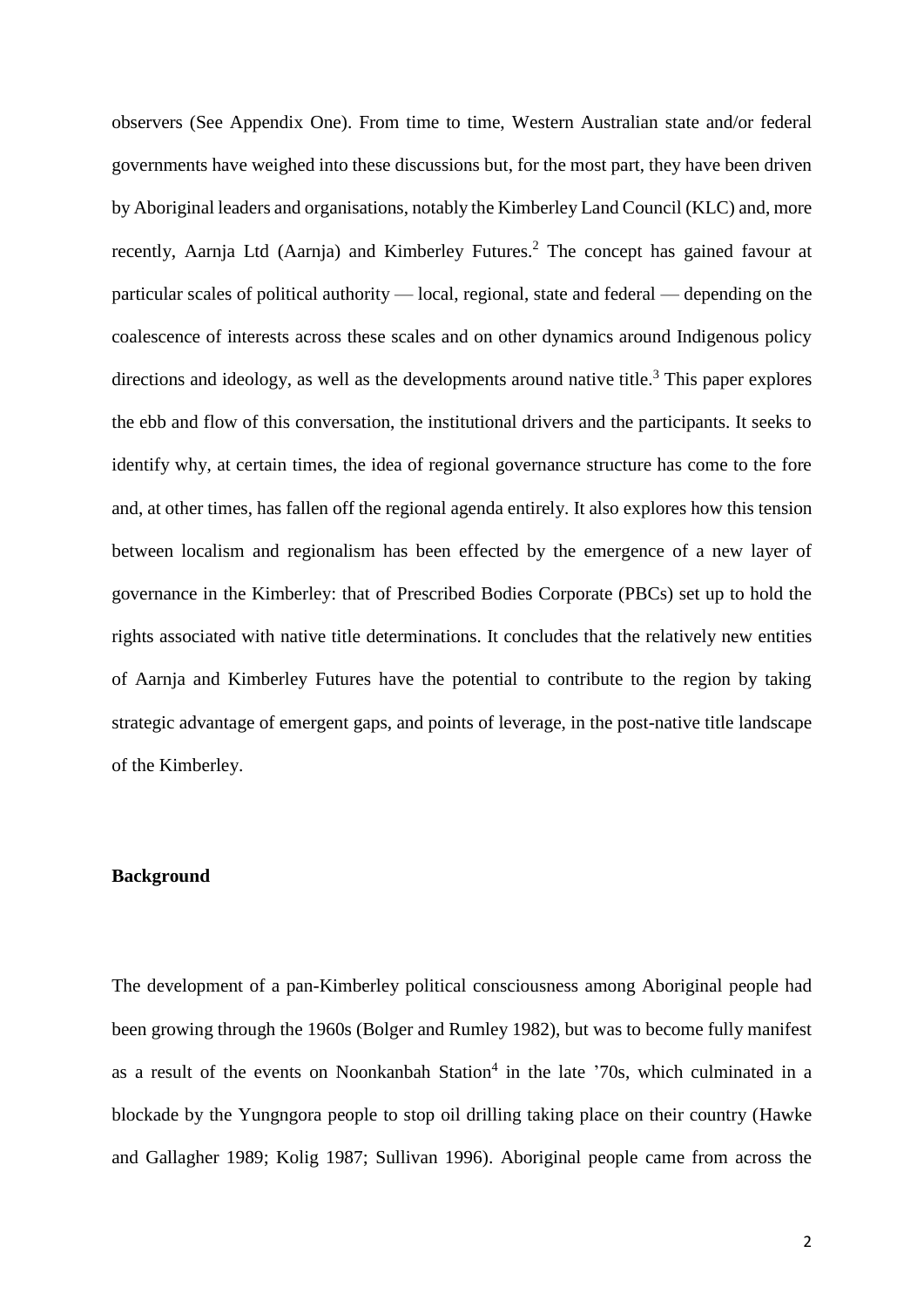Kimberley to support the blockade, and in May 1978 the KLC was formed to take up the fight for land rights in the region. $5$ 

The decade of the 1980s is considered as an epoch of decolonisation for the Kimberley. It was a time when Indigenous organisations across the region began to gain considerable power and resources, and when many dozens of outstations we being set up and beginning to function. Elements of the narrative around being an Aboriginal person in the Kimberley were becoming increasingly coherent. This emergent regional consciousness was expressed in the establishment of a number of regional organisations: the KLC, the Kimberley Language Resource Centre (KLRC) and Kimberley Aboriginal Law and Culture Centre (KALACC). At a federal level, these new regional dynamics were responded to via entities such as the National Aboriginal Conference (abolished under Prime Minister Bob Hawke in 1985) and were reflected in the structure of the Aboriginal and Torres Strait Islander Commission (ATSIC), established in 1989.

## **Crocodile Hole**

In 1991 a meeting, which has since become known as the Crocodile Hole meeting, was held in the East Kimberley. This meeting was attended by more than 500 people (KLC and Warringarri Resource Centre 1991). The full name of the report produced as an outcome of the meeting was *Report of the Conference on Resource Development and Kimberley Aboriginal Control* (KLC and Warringarri Resource Centre 1991). It was the first meeting of its kind that brought together interests and groups from across the Kimberley to discuss the economic development of the region and Aboriginal people's role in it, and it did so in a pre-emptive rather than reactionary way.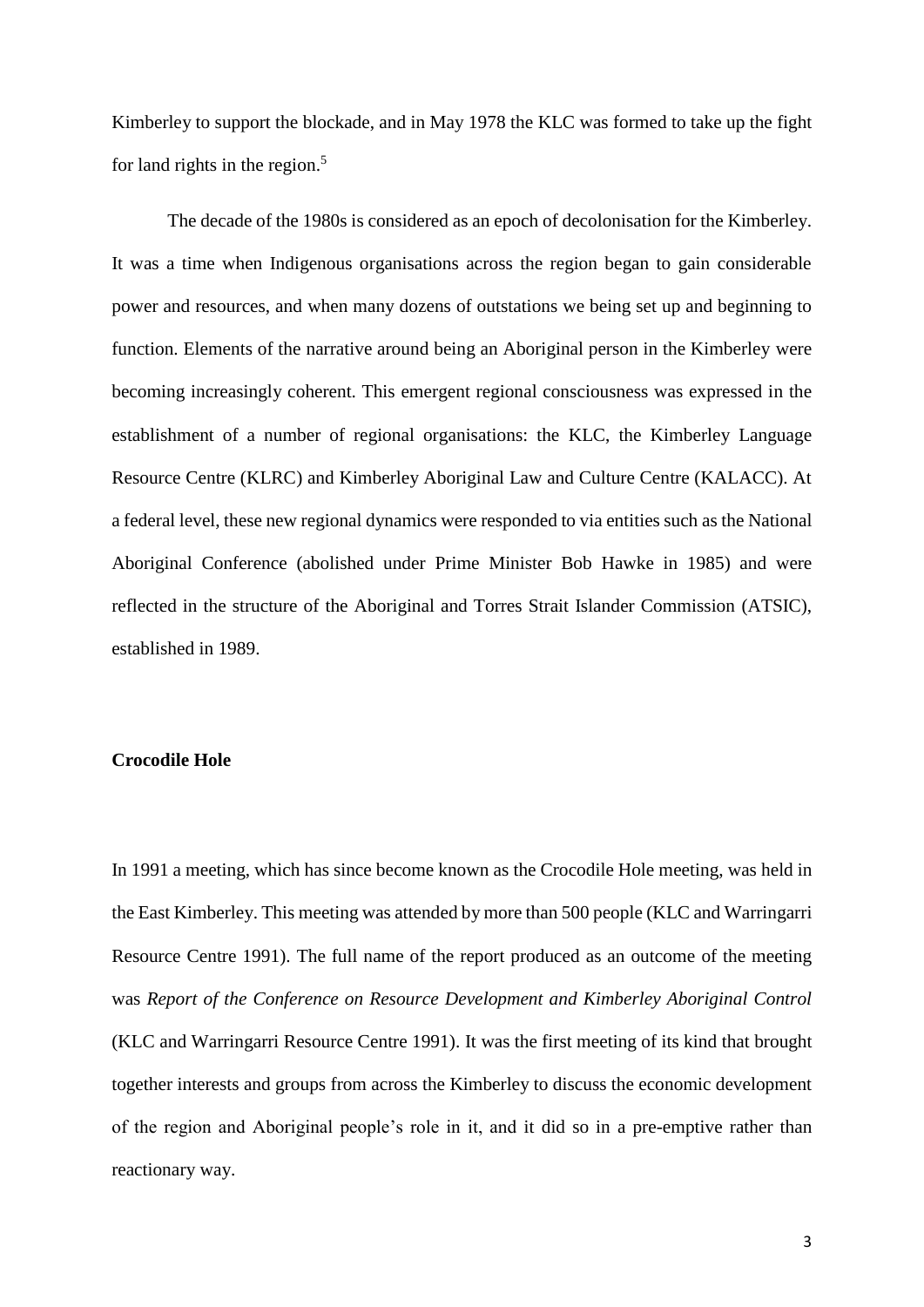The scale and scope of the Crocodile Hole meeting reflected a growing sense of the Kimberley as a coherent and potent region with a majority Aboriginal population keen to put into practice at a regional scale the control over development that people had sought out locally.

Most notably in the East Kimberley, Aboriginal people were faced with a kind of development boom, which began in 1979 with the development of the Argyle Diamond Mine, and a significant increase in tourist activities in the area following the 'discovery' of what was then called the Bungle Bungles, now known as Purnululu National Park. In response to these sudden challenges, and following unsuccessful attempts to request assistance from federal and state governments, an approach was made to the Centre for Resource and Environmental Studies at the Australian National University to develop a project that would enable Aboriginal people a greater degree of control. The East Kimberley Impact Assessment Project (EKIAP) was the result. It took place over four years, and produced 33 reports on subjects as varied as ethnobotany, tourism, health, economy and conservation. A summary of these reports was published in 1989 (Coombs et al. 1989). This final report — *Land of promises* — concluded that the way forward was to follow the example of negotiated regional agreements from Canadian Indigenous Cree and Inuvialuit peoples in the short to medium term, and that in the longer term (Coombs et al. 1989: 132–4) a treaty between the Commonwealth and Aboriginal peoples would emerge.

Part of the motivation for the Crocodile Hole meeting was to consider the recommendations of the EKIAP reports at a Kimberley-wide scale, and to provide an opportunity for a discussion around issues of resource development and control at a variety of scales, and in a way that was inclusive of the great diversity of groups and views across the Kimberley.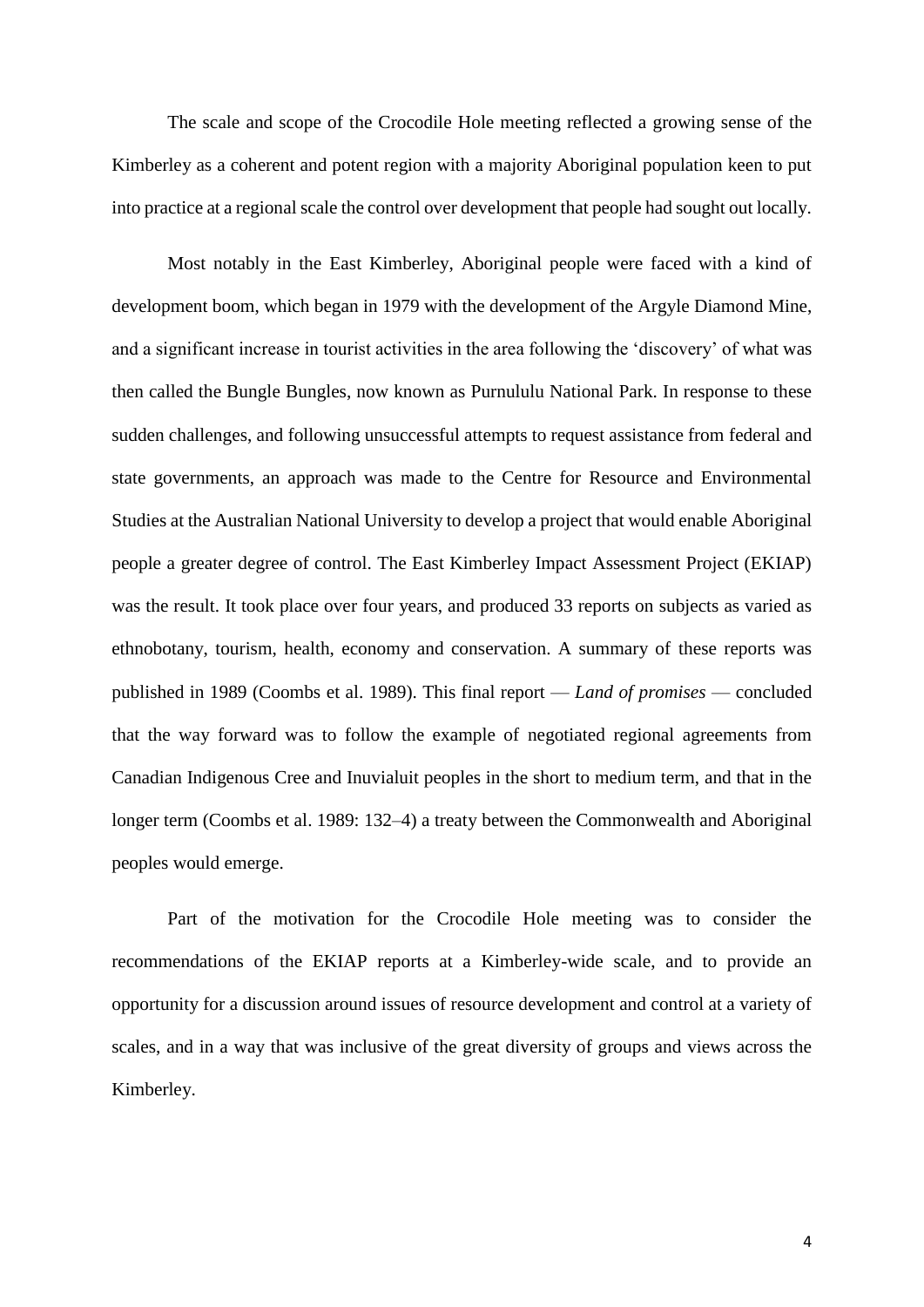While HC 'Nugget' Coombs, in his keynote address at Crocodile Hole, did allude to an important legal decision reached in Queensland courts involving a group of Torres Strait Islander people, there was no sense yet of the enormity of what the *Mabo v Queensland [No. 2]* decision, handed down by the Australian High Court in June 1992, would mean for Aboriginal people in the Kimberley.

One of the five 'academic' papers presented at Crocodile Hole focused on Regional Agreements, or settlements, in Canada and argued for the applicability of this model in Australia. So, rather than considering the prospect of native title, the attendees at this meeting were instead looking towards regional agreement making and the push for autonomy among Indigenous people in Canada as a possible model for Kimberley Aboriginal people. The idea of a regional agreement — the notion of the Kimberley, as a whole, setting priorities for social and economic development in negotiation with various levels of government — continues to be pursued by Aboriginal leaders in the Kimberley.

## **Impact of** *Mabo* **on thinking around regional autonomy**

Very soon after the *Mabo* decision, however, the sense developed that native title would be the basis for a new kind of relationship between government and Aboriginal people. This view was being espoused both in the Kimberley and in Canberra. As Prime Minister Paul Keating stated in what later became known as the Redfern speech, 'Mabo is an historic decision…we can make it an historic turning point, the basis of a new relationship between indigenous and non-Aboriginal Australians' (Keating 1992).

Many observers at the time (Crough and Christophersen 1993; KLC and Warringarri Resource Centre 1991; Sullivan 1995) envisaged a new era for the Kimberley in which largely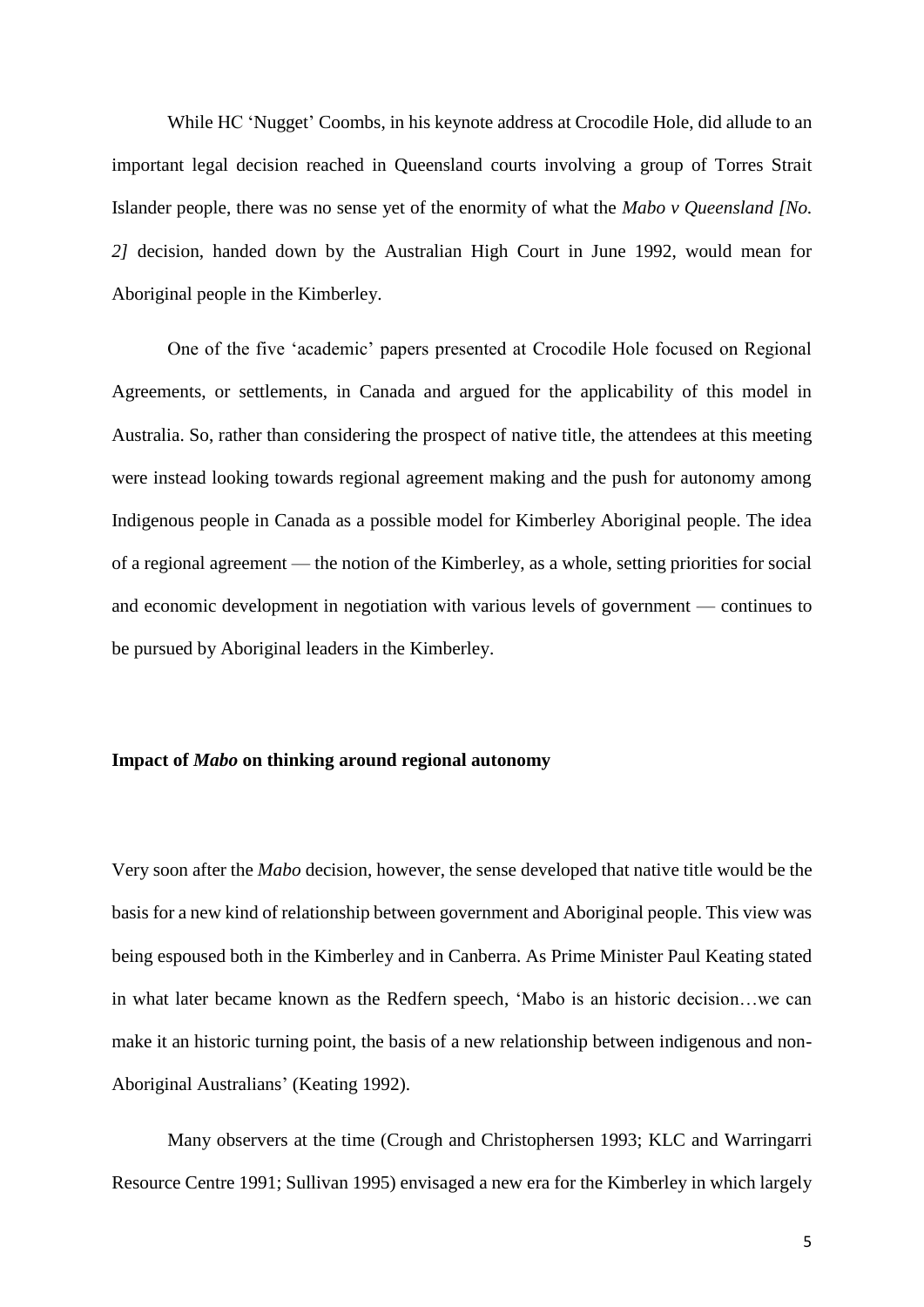uncontested native title rights would give people a seat at the negotiating table locally, and more broadly would result in significant regional agreements. In 1995, for example, Sullivan (1995:2) articulated three reasons why a 'regional authority' was necessary: first, the need for changes in development funding and in the delivery of services; second, the need to coordinate 'local and sub-regional land use agreements between aboriginal groups, developers and governments' and, third, 'the more fundamental need for a change in the political relationship between whites and Aborigines that recognises Aboriginal rights and concedes a form of decolonisation that meets international standards'.

In 2002, at an Indigenous governance conference in Canberra, Peter Yu (2002) noted that 'the glue that holds this wider Aboriginal Kimberley region together is respect for each other's traditional ownership, cultural responsibility and local autonomy'. He referred to the Kimberley Coalition of Aboriginal Organisations, created prior to Crocodile Hole, which involved the KLC, KALACC, KLRC, the seven Aboriginal resource agencies, medical services and broadcasters, as an exemplar of this model. The approach presented by Yu (2002) at this conference was to use the vehicle of the Coalition of Kimberley Aboriginal Organisations to engineer a tripartite agreement involving the state and federal governments to negotiate a regional framework agreement, 'which could enable the orderly recognition of native title and the development of Aboriginal governance structures'.

The creation of a national body to administer Aboriginal affairs —ATSIC —overseen by a regionally elected Council of Aboriginal people, was one avenue by which such regional control could be executed.

## **ATSIC's impact on conceptualisation of regionality**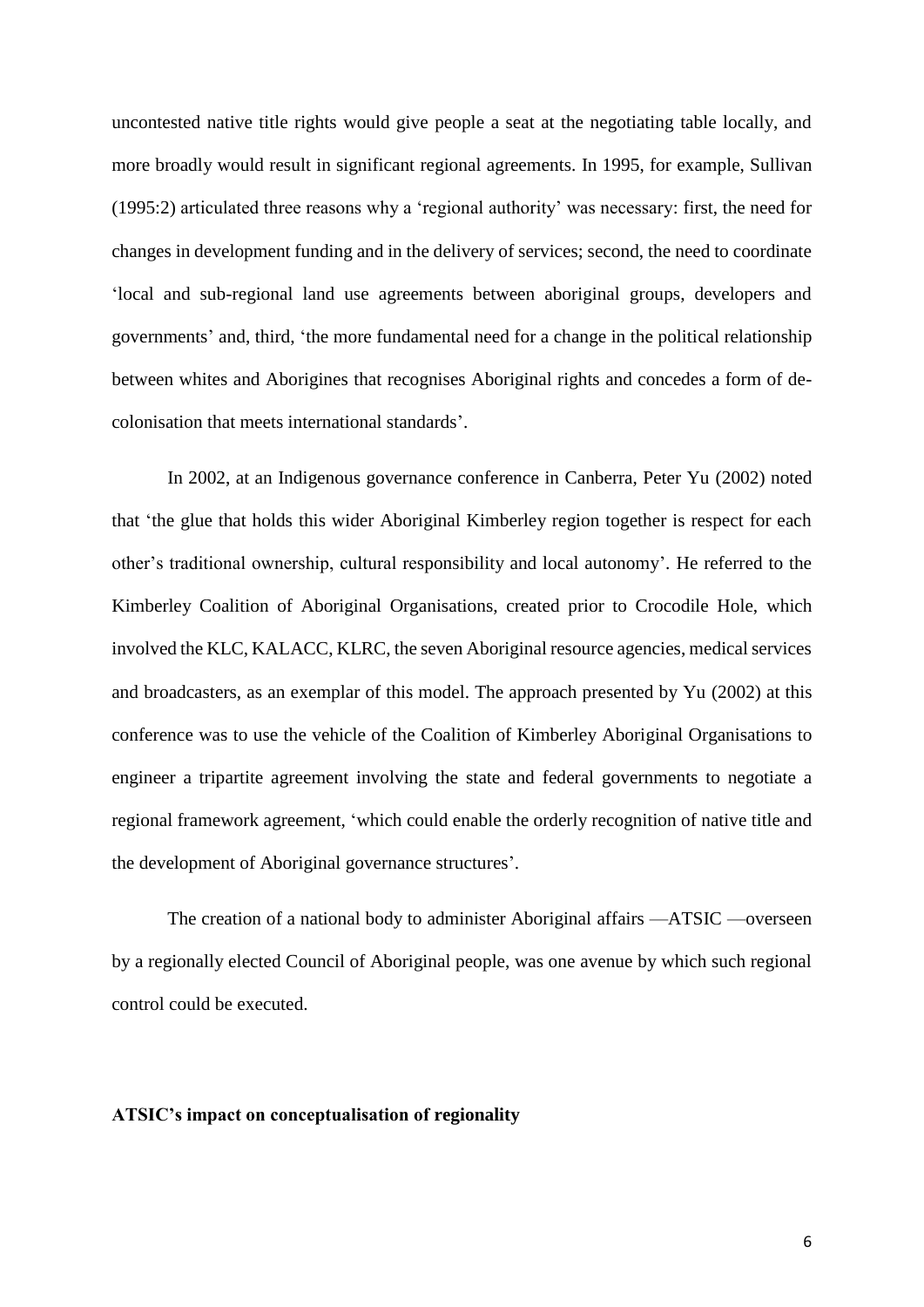ATSIC was created under the Hawke government in 1989; it was not abolished until late 2004, 15 years later. Via its regional councils, this national entity was to assume a crucial role in the decentralisation of the federal administration of Aboriginal affairs. Regional plans were to be developed for each of these 36 regional councils. Yet from the outset questions were asked about the authenticity of this form of 'autonomy' or 'self-determination' being delivered by what was essentially a government authority (Rowse 1996).

Finlayson and Dale (1996:86) noted that it 'is ironic that ATSIC's vision centres on Aboriginal and Torres Strait Islander political authority, but denies the instrument of this independence (namely the Regional Council) any financial or administrative support to operate with some independence'. In addition, while ATSIC was vociferous in promoting local decision making, its councillors and councils were bound to operate within the bureaucratic culture and accountabilities. In general, there was dissatisfaction at the gap between ATSIC's initial promise to provide a mechanism nationally for the devolution of power from Canberra to the regions and the reality of a clunky and heavily monitored parallel bureaucracy (Rowse 1996; Sullivan 1996). As Wolfe (1993:11) observed, at around the halfway point of ATSIC's life:

Establishment of national level Commissioners and regional level councils… [within ATSIC] sets up a potentially important counter-force (because of the money it has responsibility to allocate) to the Aboriginal land councils and the major Aboriginal legal, medical and other service organisations and resourcing centres which, powerful as they are, have to solicit and search for funds, often from regional (ATSIC) councils.

The potential of ATSIC to become a competitor with local Aboriginal organisations had been foreseen by its original proponents, including Nugget Coombs, who had suggested that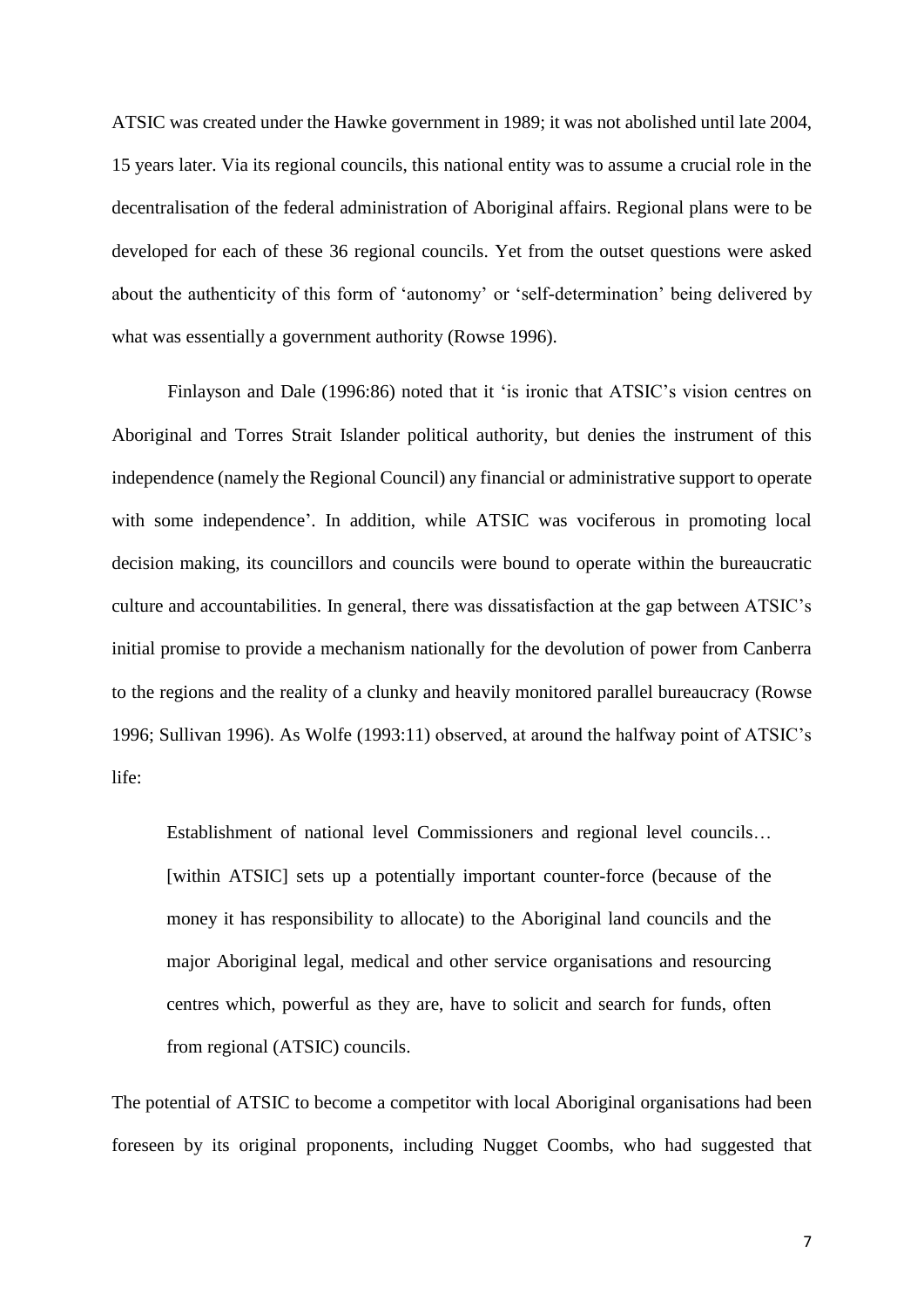representation on an ATSIC board be drawn from community-based service organisations (O'Donoghue 1986).

In 1994 a coalition naming itself the Independent Aboriginal Organisations of the Kimberley put a submission entitled 'Towards regional autonomy' to the Chairman of the Council for Aboriginal Reconciliation. The submission wassharply critical of ATSIC (Sullivan 1995:4). In 2002 Yu suggested that ATSIC itself was threatened by the assertion of native title in the Kimberley, and that some Kimberley ATSIC officers, both elected and otherwise, had attempted to 'resist the regional proposals advocated by the Kimberley organisational coalition' (Yu 2002:4).

Similarly, Sullivan (1995:16) observed tussles in the Kimberley between ATSIC and its officers, and those connected with regional organisations and/or the land council, with the latter arguing for a regional body; he noted that '[p]roposals will continue to be put forward in the suspicion that one side or the other is trying to take control of the entire process'.

In 1998 the regional conversation was reconvened, again by the KLC, under the banner of 'Our place, our future', this time in Broome. Invitees included non-Aboriginal people from across the region, pastoralists, and Aboriginal dignitaries from the Northern Territory (Northern Land Council and Central Land Council) and from Canberra (ATSIC Chairperson); Kimberley regional ATSIC Commissioners, however, were not invited. Although many issues were canvassed at this conference, including those around native title and economic development, there were also repeated calls for a regional authority 'to represent all the people of the Kimberley and co-ordinate service delivery and regional agreements' (Dixon and Morris 1998:127). At this meeting, calls for regional autonomy were closely aligned to conversations about the inadequacy of ATSIC as a mechanism for political representation or effective service delivery.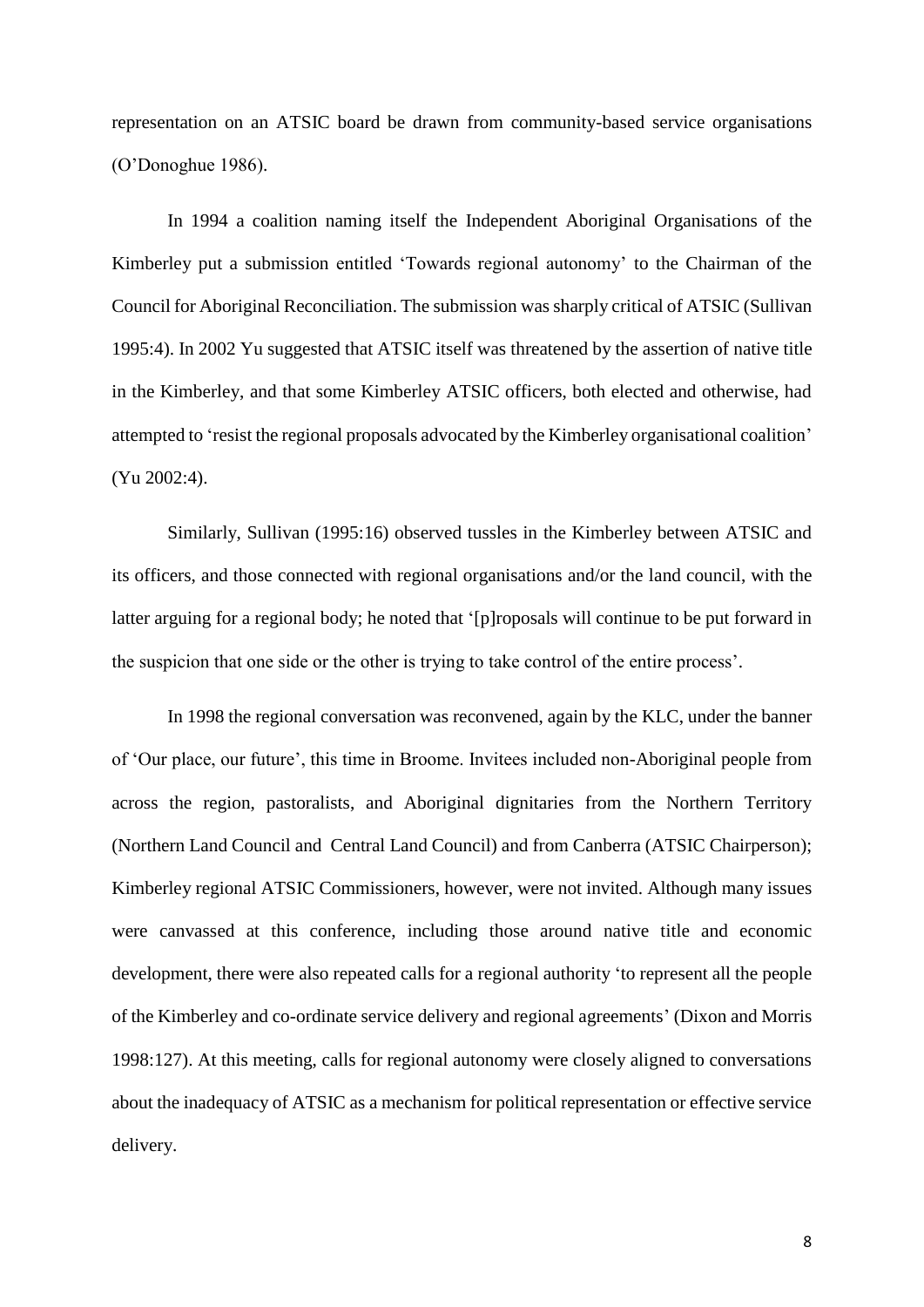Meeting delegates made reference to both the Torres Strait Regional Authority, which had been established in 1994, and to the Nunavut territory of Canada, which at that time was in the process of officially becoming autonomous. The model of regional autonomy, as put forward in the *Our place, our future* report, would manage the distribution of royalties, would be representative (via PBC representation and via Local Government Shires across the Kimberley and would be funded by the Commonwealth Grants Commission (Dixon and Morris 1998:27). This was a different model to that proposed by the Kimberley Coalition of Aboriginal Organisations, which was based on a coalition of all existing Aboriginal organisations across the Kimberley coming together to negotiate a tripartite agreement with the state and federal governments to form a regional agreement (Yu 2002).

#### **Aboriginal community organisations — an endangered species?**

Other critical elements of the political landscape of the Kimberley in the 1980s and '90s were innumerable, small community-based organisations. By the early 2000s these organisations numbered in their hundreds and delivered programs ranging from Community Development and Employment Projects to housing and maintenance, arts development and youth projects. They formed networks of influence across the subregions of the Kimberley, and many were based upon authority systems that operated very close to the level of extended family. They were, in many respects, genuine expressions of Aboriginal political and economic agency, and they operated at a scale at which leadership could maintain grassroots legitimacy.

That such a myriad of entities existed could have been promising for on-the-ground program delivery (Wolfe 1993), but it did little to build the coherence of a regional political voice in the Kimberley. Nor did it allow much influence over the general direction of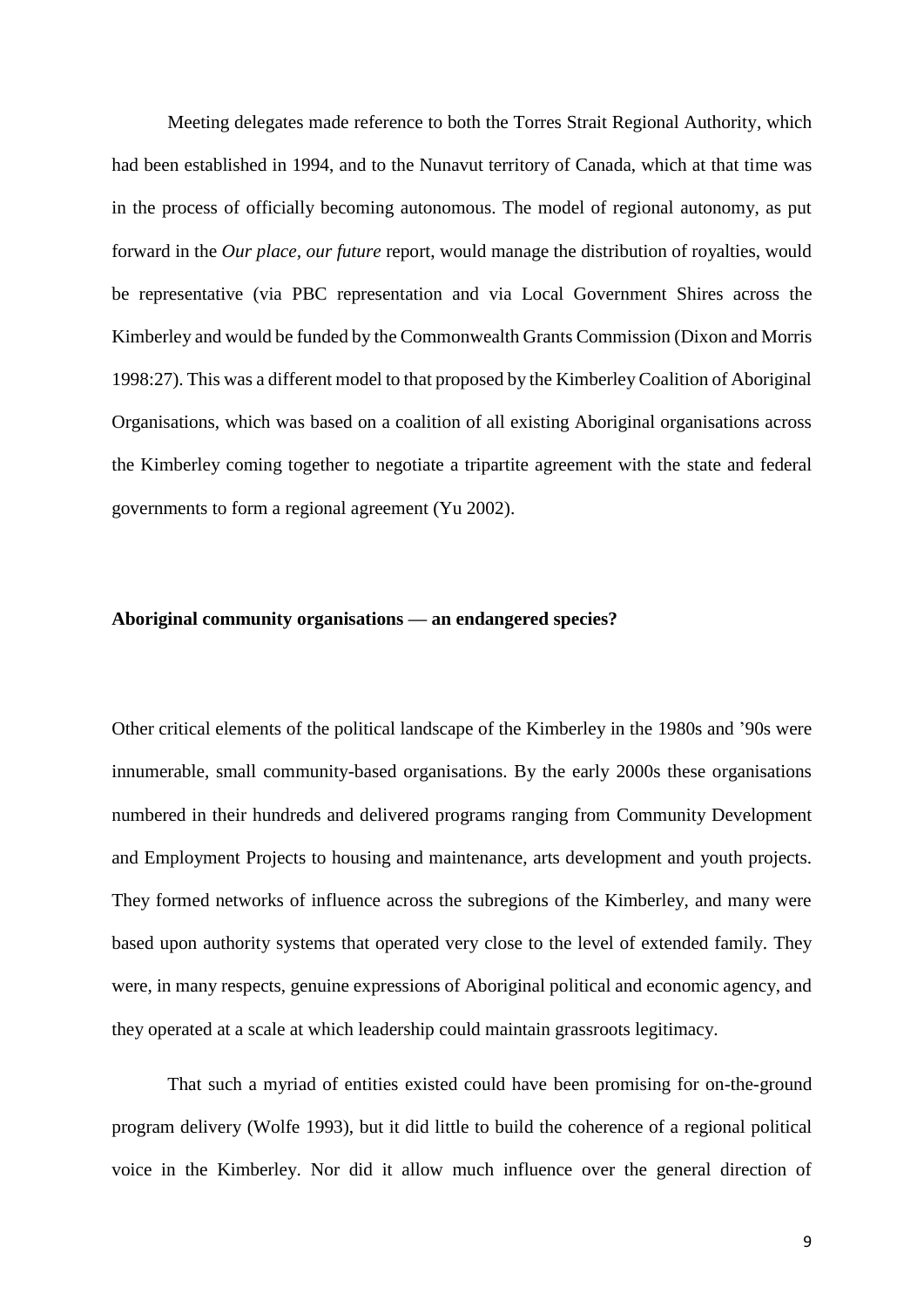Aboriginal affairs policy, which was largely developed in Canberra, or, until its demise in 2004/5, by ATSIC.

In the years since John Howard's election as Prime Minister in 1996, this political landscape, dominated by such a myriad of small organisations, themselves subject to very localised agendas, has been entirely eroded, to the point where it is largely unrecognisable. This erosion of organisational diversity occurred via a process of 'administrative rationalisation' (Taylor 2006:56–7), which saw Community Development and Employment Projects and other programs — which had formed the administrative base for many small entities —centralised to larger subregional organisations.

This grassroots organisational diversity has been replaced by a handful of monolithic entities, many of which started out as organisations established to resource the communitybased ones: Marra Worra Worra in the Fitzroy Valley, Winun Ngari in Derby and Waringarri in the East Kimberley. No longer can such entities be described as simply community organisations; rather, in the competitive world of contracts for the delivery of services and programs to remote Aboriginal Australia, they are corporations and businesses, highly competitive and with rather complex accountabilities. As such, their claim to being representative has been compromised because they are forcefully held to account via the parameters of their commercial contracts. They are, nonetheless, major political forces at a subregional level.

## **PBCs — an emergent political strata**

With 26 successful native title determinations in the Kimberley by the end of 2015, and another 27 claims outstanding, it is likely that more than 90 per cent of the Kimberley will come under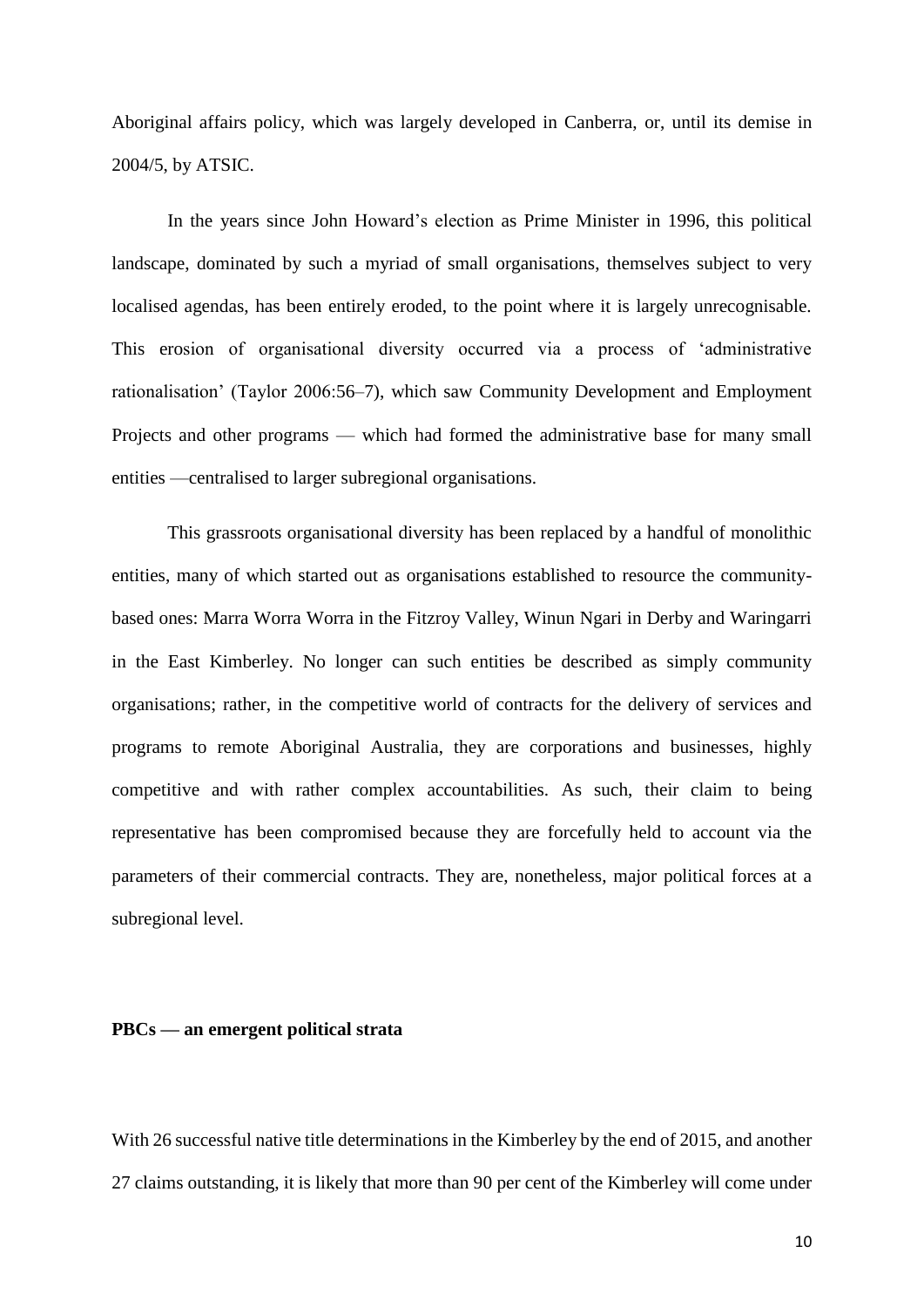native title within a decade. However, the widespread winning of determinations in the Kimberley has not resulted in greater political leverage at the regional level, or at state or Commonwealth levels. It has, of course, brought significant government and industry interests to many negotiating tables across the region, and enabled numerous and beneficial agreements with native title holding groups.

It is arguable that the effect of native title across a region such as the Kimberley will continue to see a kind of Balkanisation, or fracturing, of groups — in superficially political rather than cultural or familial ways — in line with people's determinations (Wes Morris, KALACC Chief Executive Officer, personal communication, 2016). This reality contradicts the vision expressed by Kimberley Aboriginal leadership through the 1990s and into the 2000s: that native title ought to enable to a process of political settlement at a regional level (Sullivan 1999). Instead, the KLC was funded as a Native Title Representative Body to pursue separate native title determinations through the courts, and the process became heavily legalised.

In time, a further effect of native title across the region will become apparent — with a greater degree of economic differentiation between Kimberley groups and competition between them for scant resources. PBCs across the Kimberley can be characterised as a very diverse collection of entities — not so much in terms of the legal powers they hold in relation to their native title determinations, but in terms of their financial and administrative capacity to manage and enact these rights, and the mineral and development opportunities over which native title rights enable them to negotiate. Twelve years ago Justice North pointed out that a system that invests enormous sums of money in establishing whether native title can be recognised, while neglecting how those rights could be managed or utilised, would be absurd (Aboriginal and Torres Strait Islander Social Justice Commissioner 2004:38). But this is precisely what has occurred. Managing native title rights, and seeking to properly participate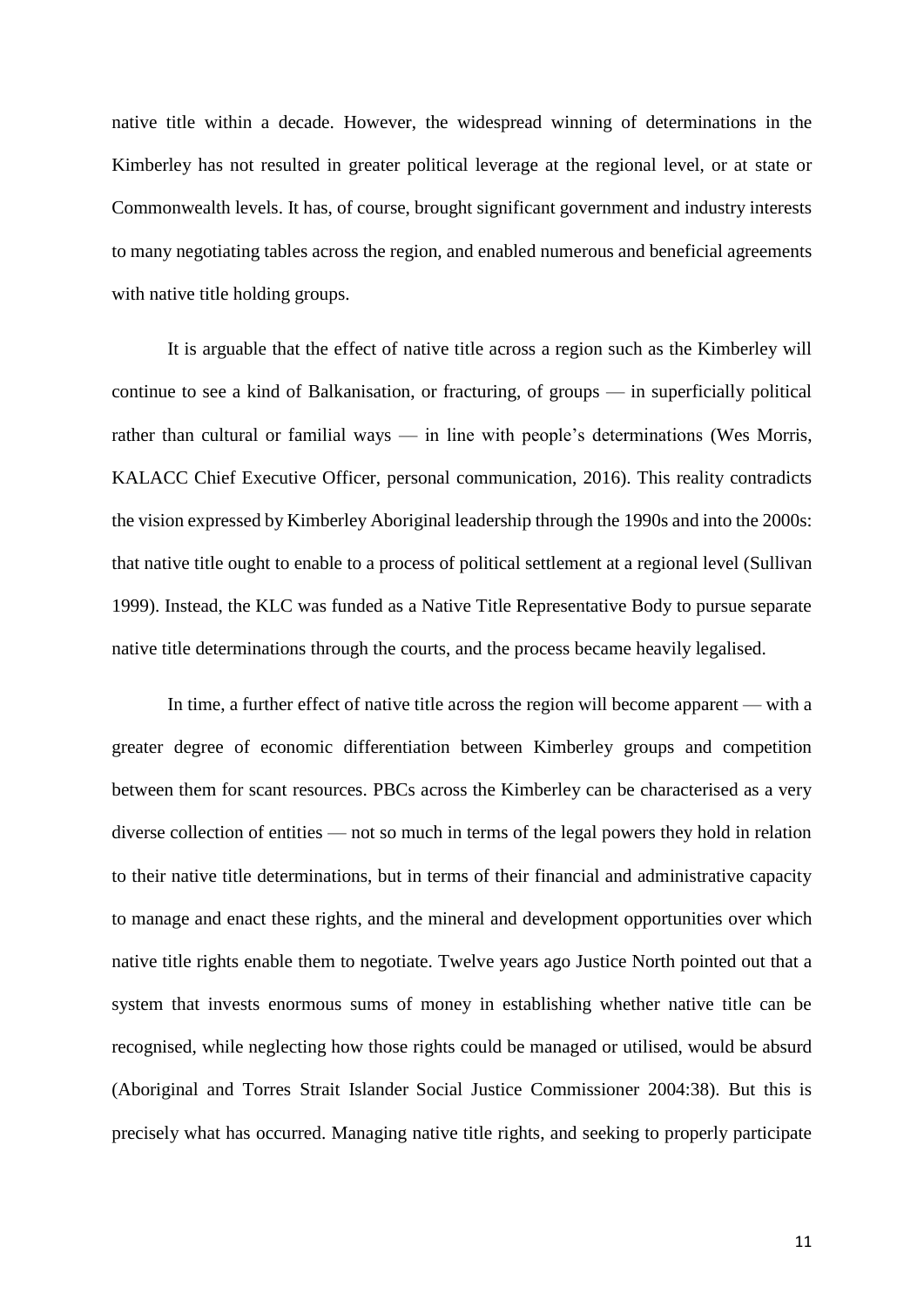in any negotiations around these, is already an enormous financial and administrative challenge for many post-native title groups in the Kimberley.

By 2016 three very significant Indigenous Land Use Agreements<sup>6</sup> had been signed off, including Yawuru (2010), the Ord Final Agreement (2006) and the three agreements signed around the Browse LNG Precinct north of Broome (2011). There are a number of others in various ongoing states of negotiation; some, such as that between Gooniyandi Aboriginal Corporation and Gogo Station near Fitzroy Crossing over broad-scale agricultural development, are potentially far reaching in their effect.

#### **Kimberley Futures and Aarnja: the latest iteration**

The idea of a regional governance structure has been reinvigorated in recent years under the banner of Kimberley Futures. The concept of Kimberley Futures was first articulated at a meeting in May 2007, attended by around 30 people, and aligned closely with the political rhetoric of the Howard era's 'New Arrangements'<sup>7</sup>. A statement from the meeting identified two key roles for the structure — to allow Aboriginal people to 'take responsibility for fixing their own problems' and 'to make sure that Government [is] talk[ing] directly to Aboriginal people, not just about them' (Aarnja Ltd n.d.a). This meeting occurred two years after the formal abolition of ATSIC and at the beginning of Howard's neo-liberal policy approach, which was criticised by many for severely circumscribing the role of Aboriginal people in policy development and thinking at all levels, especially as it was expressed in the Northern Territory Emergency Response (the Intervention) (Altman and Hinkson 2007; Arabena 2005). Also, it was convened in the shadow of a multitude of discussions around the proposed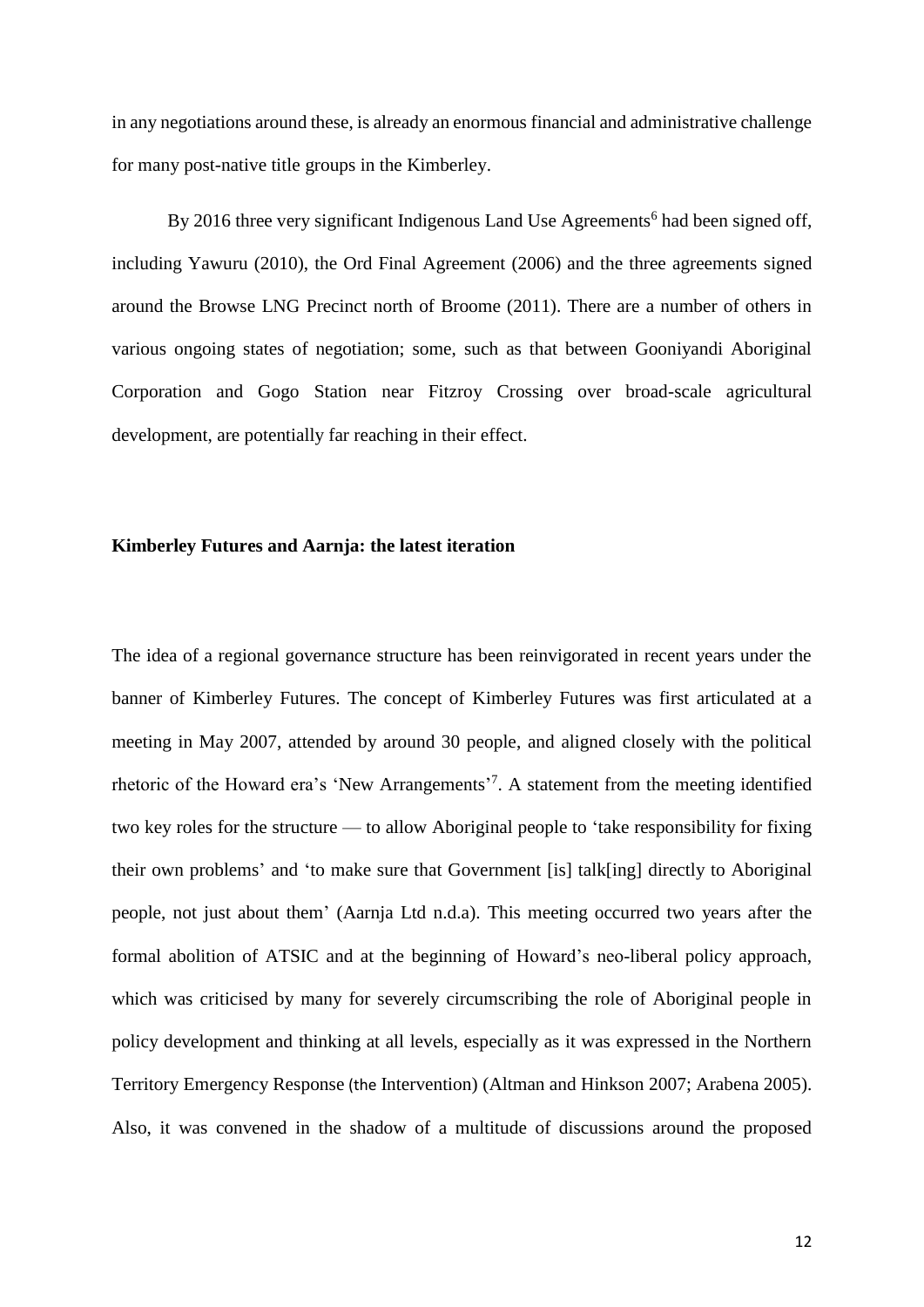development of the Browse Basin, an enormous offshore gas deposit to the north-west of Broome that was being considered by a joint venture of petroleum and mining interests.

The Kimberley Futures narrative has parallels with the Crocodile Hole meeting in the sense that it was part of the response to a very large-scale development proposal — the Browse gas development — and Aboriginal people's desire to have a mechanism in place to articulate priorities around the massive regional development that such an enterprise would trigger.

In 2008 — following a convoluted four-year process of consultation, which saw 41 potential sites for the development of a gas hub in the West Kimberley identified by the KLC in consultation with traditional owners — James Price Point was chosen by the Western Australian Government as the site, despite not being one of the 41 sites listed.

In this same year a second meeting of Kimberley Futures was organised, with discussion around regional benefit sharing from the James Price Point development as a key agenda item. Attendance at this meeting was triple that of the first meeting, but still only around one-third of the attendance at the Crocodile Hole meeting 17 years earlier. In light of the discussion around benefit sharing from the James Price Point gas development, Kimberley Futures had developed a regional governance model consisting of five cultural blocs — desert, Dampier, central, east and north.<sup>8</sup> Each cultural bloc was to put forward representatives from Registered Native Title Bodies Corporate, PBCs, community councils and local resource agencies. At this stage, the Kimberley Futures concept was reasonably sophisticated, requiring that each cultural bloc undertake baseline socio-economic data collection to underpin development targets that were locally relevant. Again, such an approach had parallels with the intensive research undertaken prior to Crocodile Hole by the Australian National University's Centre for Resource and Environmental Studies. Each bloc was also to have a co-ordinating committee, tasked with zone planning, service co-ordination and program development. Such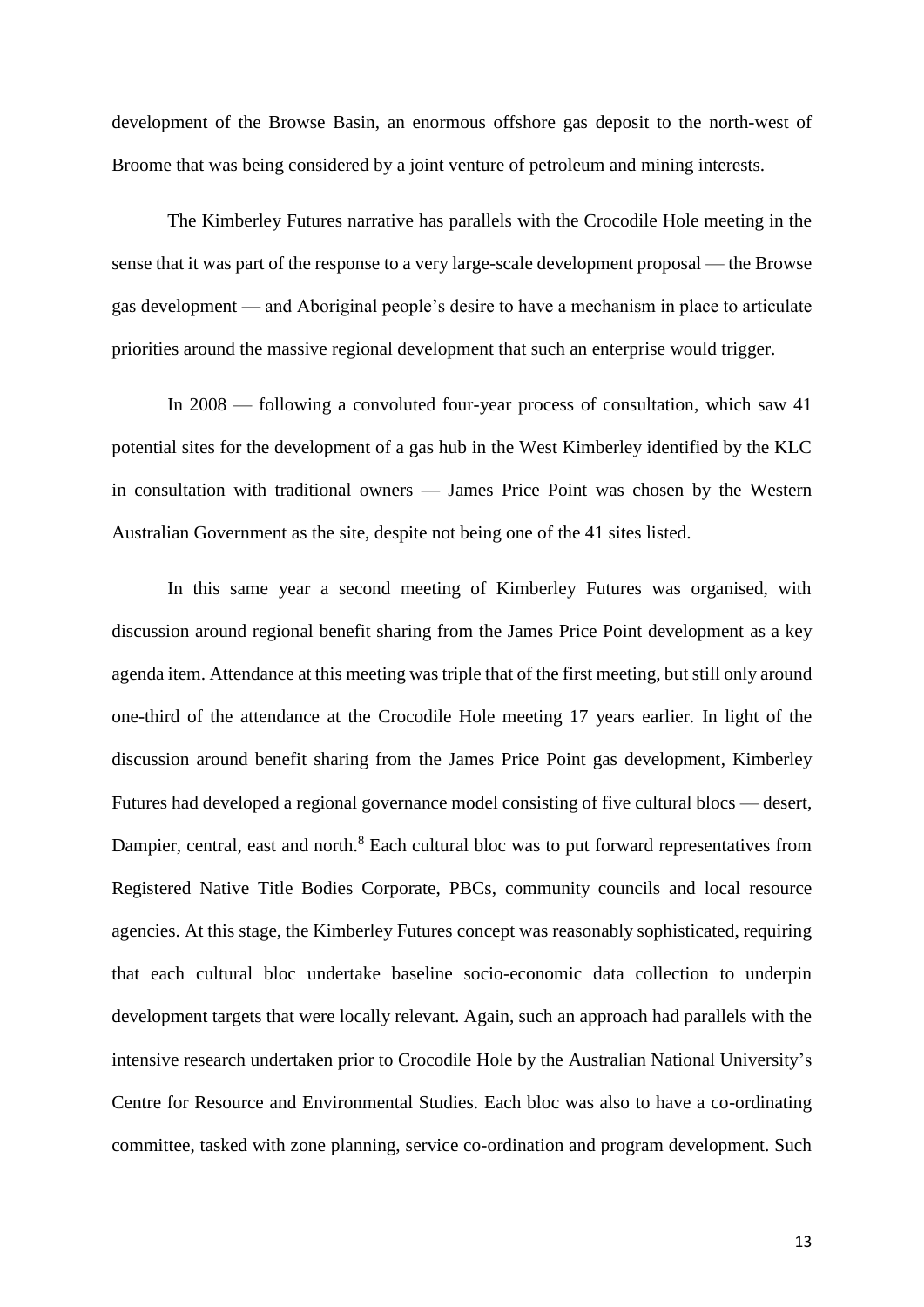cultural bloc-level data collection, however, did not eventuate, perhaps because of inadequate resourcing of the concept.

In mid-2011 the Browse LNG Precinct Regional Benefits Agreement was signed by the KLC, the company seeking to undertake this development (Woodside Energy Pty Ltd) and the Western Australian Government.<sup>9</sup> Naturally, the agreement addressed a myriad of community development and conservation concerns but critically, in this context, it also required the establishment of a regionally representative body to manage and distribute funds associated with the Browse development.

The Browse LNG Precinct Regional Benefits Agreement was very unusual in that it established rules to pay three groups of Aboriginal people — as opposed to the locally affected traditional owners, which is the norm for such developments and agreements (Lily O'Neil, Fellow, Melbourne Law School, The University of Melbourne, personal communication Nov 2015). The groups to receive benefits, on a sliding scale, were:

- The Goolarabooloo Jabirr Jabirr traditional owners
- Dampier Peninsula Native Title holding groups (that is, those in the immediate region)
- Kimberley Aboriginal people.

Wardi Ltd was set up to manage the benefits for the traditional owners of James Price Point, while Aarnja Ltd, a registered charity or 'public benevolent institution' under the Australian Charities and Not-for-profit Commission, was set up to manage the benefits that were to be distributed regionally.

In April 2013, with only preliminary work having been undertaken at the site at James Price Point, Woodside indicated that it was no longer in a position to proceed with the development, and withdrew from the process. Nonetheless, the commitment from the Western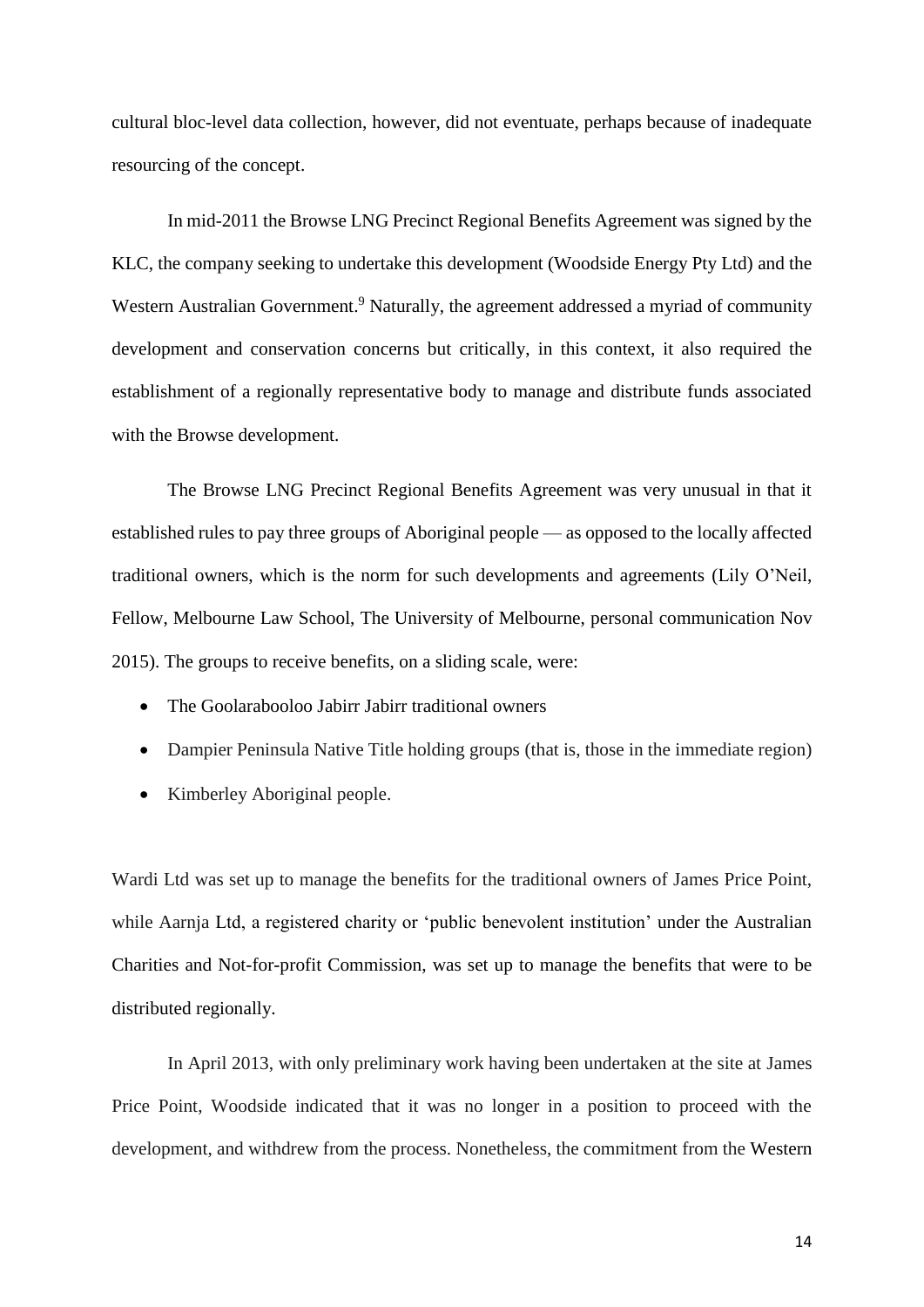Australian Government to financially support Aarnja with \$2 million per year for ten years had already been made (see Aarnja Ltd n.d.b).

Aarnja was set up to develop a regional governance structure to facilitate a proper and legitimate distribution of benefits from the Browse development. However, since the demise of the gas project, Aarnja has become a proponent of the regional governance structure — Kimberley Futures — as an end in itself.

#### **The modelling and re-modelling of the Kimberley Futures proposal**

Compared to the version put forward at the 2008 meeting, based on five cultural blocks, the governance structure that Kimberley Futures put forward in 2013 had been drastically simplified and made no attempt at regional representation. Under a proposed Regional Benefits Agreement (2013) Kimberley Futures described itself as a 'coalition of Aboriginal Service Providers — KLC, KALACC, KLRC, [Kimberley Aboriginal Medical Services Council] and [Kimberley Aboriginal Stolen Generation Council]' (Bettney 2015). This model suggests a federal type of approach wherein the overarching regional body captures, via its organisational members, the grassroots and their traditional sources of authority. This is akin to the model suggested for the Kimberley back in 1989 by Coombs, although in that instance Coombs was envisaging a coalition of subregional resource agencies — which, back then, still had grassroots legitimacy — and the KLC (Coombs et al. 1989:121).

By March 2015, however, Aarnja and Kimberley Futures had repositioned themselves yet again, by becoming proponents of the Empowered Communities proposal.<sup>10</sup> This was reflected in a further simplification of the proposed regional structure. The 2015 version was to consist of West, Central and East Kimberley regional boards that would oversee those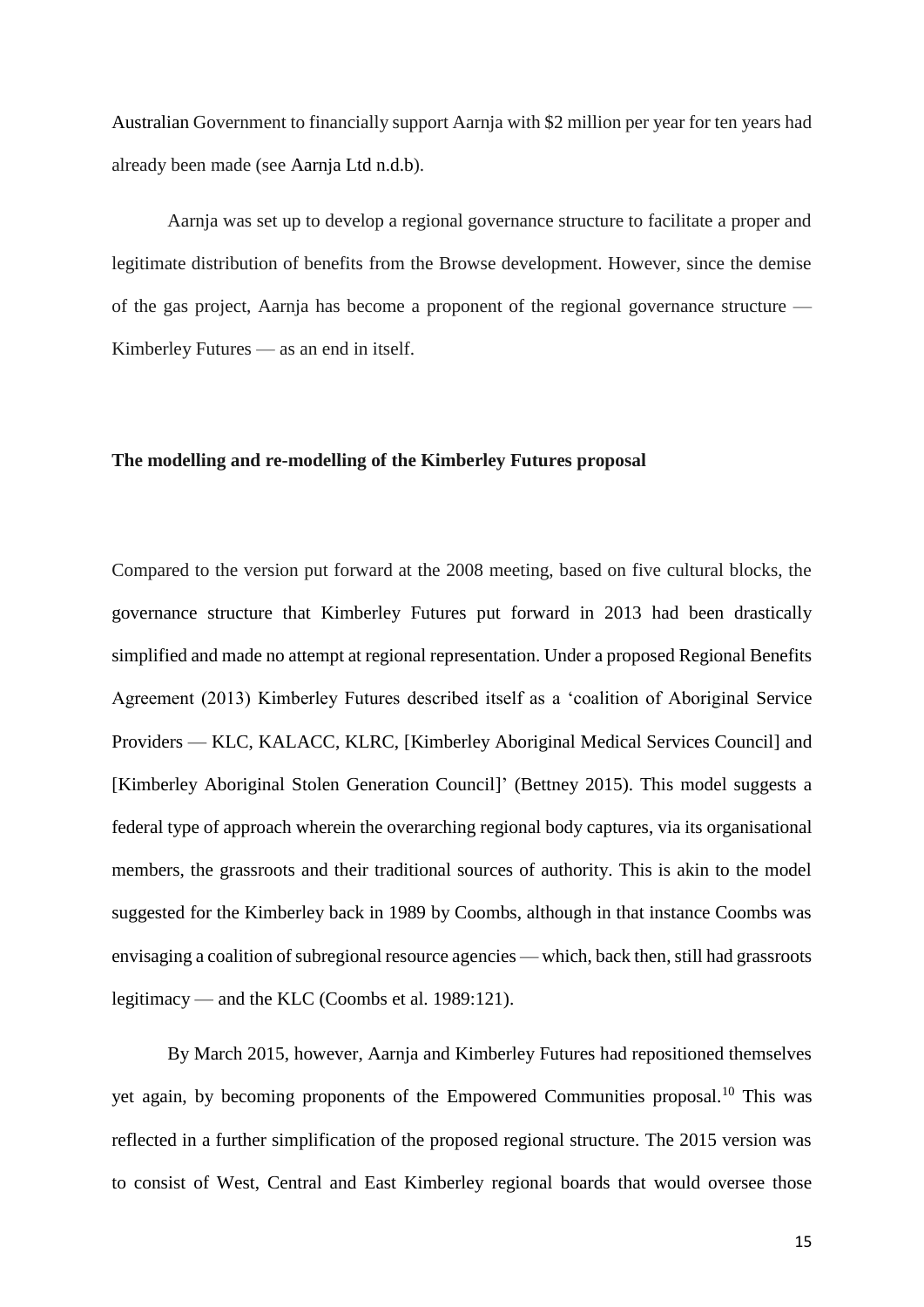organisations that chose to opt into the Empowered Communities model (Bettney 2015). These regional boards would consist of members who could 'demonstrate how they can "walk the talk" of the norms and principles under Empowered Communities' (Bettney 2015).

The exact mechanics of how Kimberley Futures could function, should Empowered Communities be fully rolled out by the Australian Government, are not well explored by the entity, either in public meetings or in material on the website (Aarnja Ltd n.d.c). Simply put, Kimberley Futures is described in an Empowered Communities context as providing 'an interface for corporate supporters and investors in the Kimberley', as setting (unspecified) strategic direction for the Kimberley, and as driving policy and legislative reforms at regional, state and national levels (Aarnja Ltd n.d.c).

#### **[insert Figure 1 about here]**

**Figure 1:** Empowered Communities proposed governance structure in the East and West Kimberley (Aarnja Ltd n.d.c). Note that the East Kimberley backbone organisation is a newly established organisation called Binarri-Binyja Yarrawoo Aboriginal Corporation; the Central and West Kimberley backbone — on the diagram's left — is Aarnja

The basis for membership of Kimberley Futures — individuals presumably sorted into the three regions — did not originally allow for the exclusion of those people whose views were at odds with the approach to development expressed via Empowered Communities. Indeed, the latter requires organisations to opt in as members, while Kimberley Futures signs up individuals. The membership of Aarnja is similarly made up of individuals. The remit of Aarnja, however, as per the Regional Benefits Agreement, does not allow for the setting of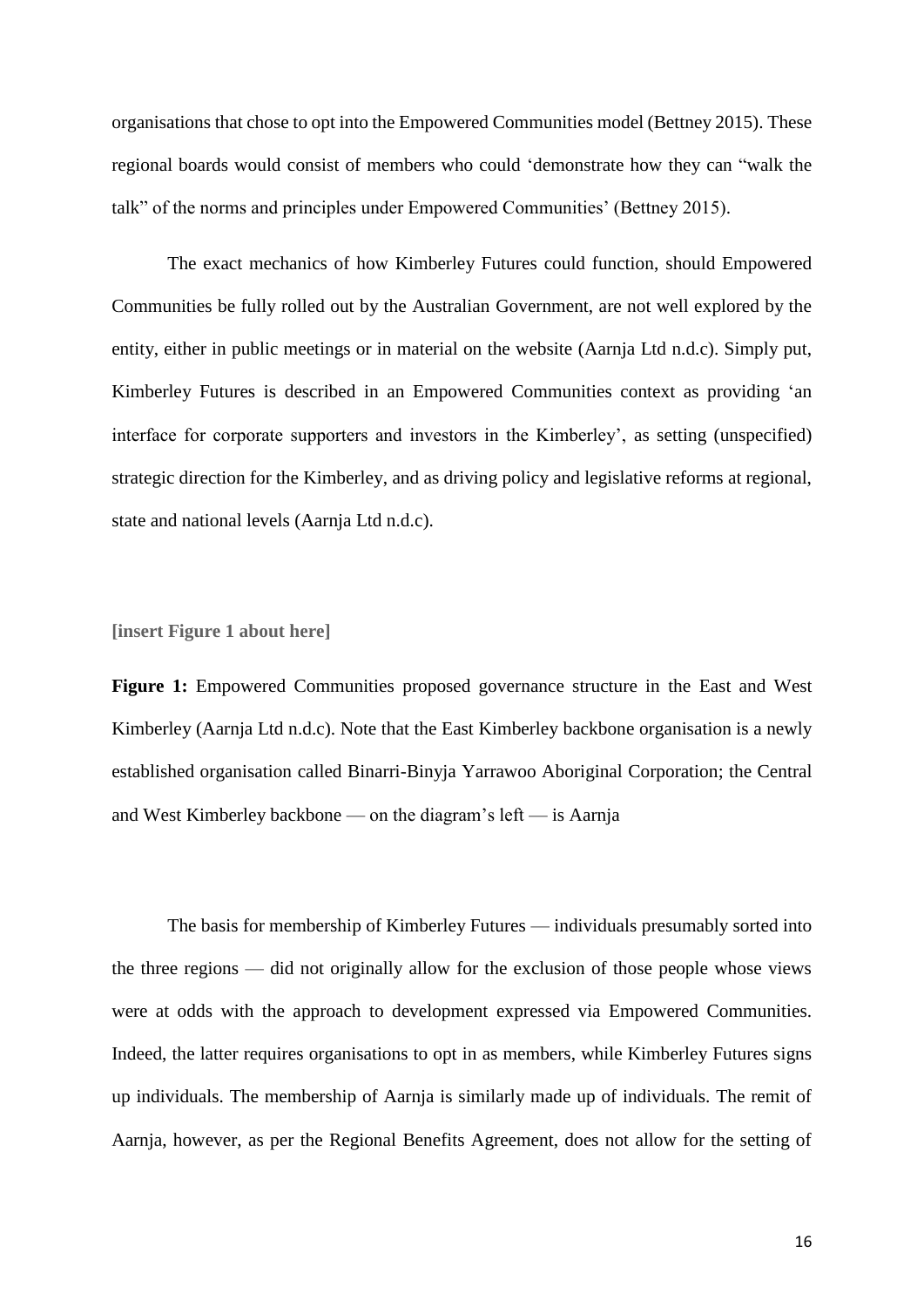membership criteria on the basis of an individual's willingness to opt into the vision of Empowered Communities.

Indeed, Aarnja has a different structure dated 2015 on the website — five cultural blocs with two directors from each being on the board (Aarnja Ltd 2015). This accords with the organisation's constitution document.

#### **Tracking the historical narrative**

In presentations by Aarnja staff about Kimberley Futures, which were occurring throughout 2015 at forums in Broome, Fitzroy Crossing, Derby and Kununurra, Kimberley Futures was presented as a being on a continuum of the struggle for a regional voice, and a form of regional autonomy, which began with the Crocodile Hole meeting.

That Aarnja — and by association, Kimberley Futures — have hitched themselves to the Empowered Communities agenda has raised questions in the minds of many, partly because the process by which Empowered Communities was developed was seen as lacking the necessary base of grassroots input or acknowledgment of the diversity of views held by leaders across a region such as the Kimberley — or indeed Australia (Klein 2015).

In 2016 it appeared that Aarnja began to identify a role for itself. The organisation has been building up crucial relationships with other regionally based organisations and their leaders, and more clearly identifying how it could be of utility — beyond dispersing benefits from a non-existent gas development or being a proponent of Empowered Communities. Aarnja's Chief Executive Officer (CEO), an ex-federal public servant, in June 2016 described the organisation's roles thus: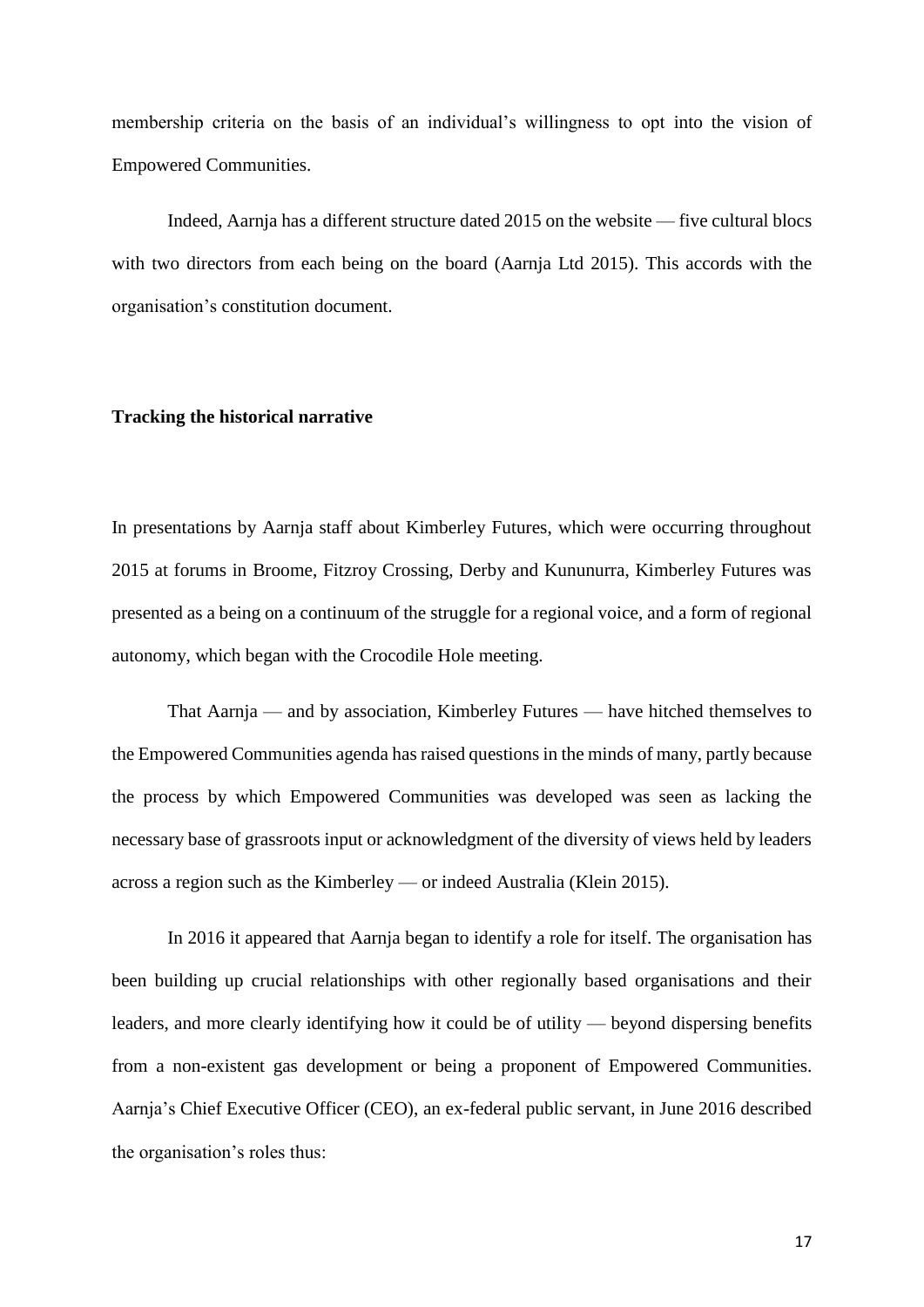- Aarnja is working collaboratively with Kimberley Aboriginal people, leaders and partnering Aboriginal organisations to ensure they have a 'voice' in policy and program developments.
- Aarnja is not a direct service provider and does not compete for service provider funding for itself.
- Aarnja provides an interface, secretariat and facilitation role between governments and Aboriginal communities, service providers and leaders.
- Aarnja wants to move beyond developing good relationships into embedding structures that endure beyond relationships. (Aarnja Ltd  $2016$ <sup>11</sup>

This overview was presented at a two-day forum, hosted by Aarnja, to consider the overrepresentation of Aboriginal children in state care. More than 70 people attended, including the Director General of the Department of Child Protection and Family Support.

Aarnja's capacity to act as an intermediary between state and federal government agencies, and Kimberley Aboriginal people and organisations, will be significantly bolstered by a \$2.4 million grant from the Commonwealth's Indigenous Advancement Strategy, received in May 2016 under the 'Culture and capability' banner (DPMC 2016). The funding was granted for Aarnja to enact its role as an Empowered Communities 'backbone organisation'. Seven of the eight other Empowered Communities regional organisations have also been funded in their capacity as 'backbone organisations'. There is limited information on the Prime Minister and Cabinet website as to the extent of the current government's commitment to the Empowered Communities model; however, answers to questions on notice provided to the Senate Finance and Public Administration Legislation Committee on 12 February 2016 include letters from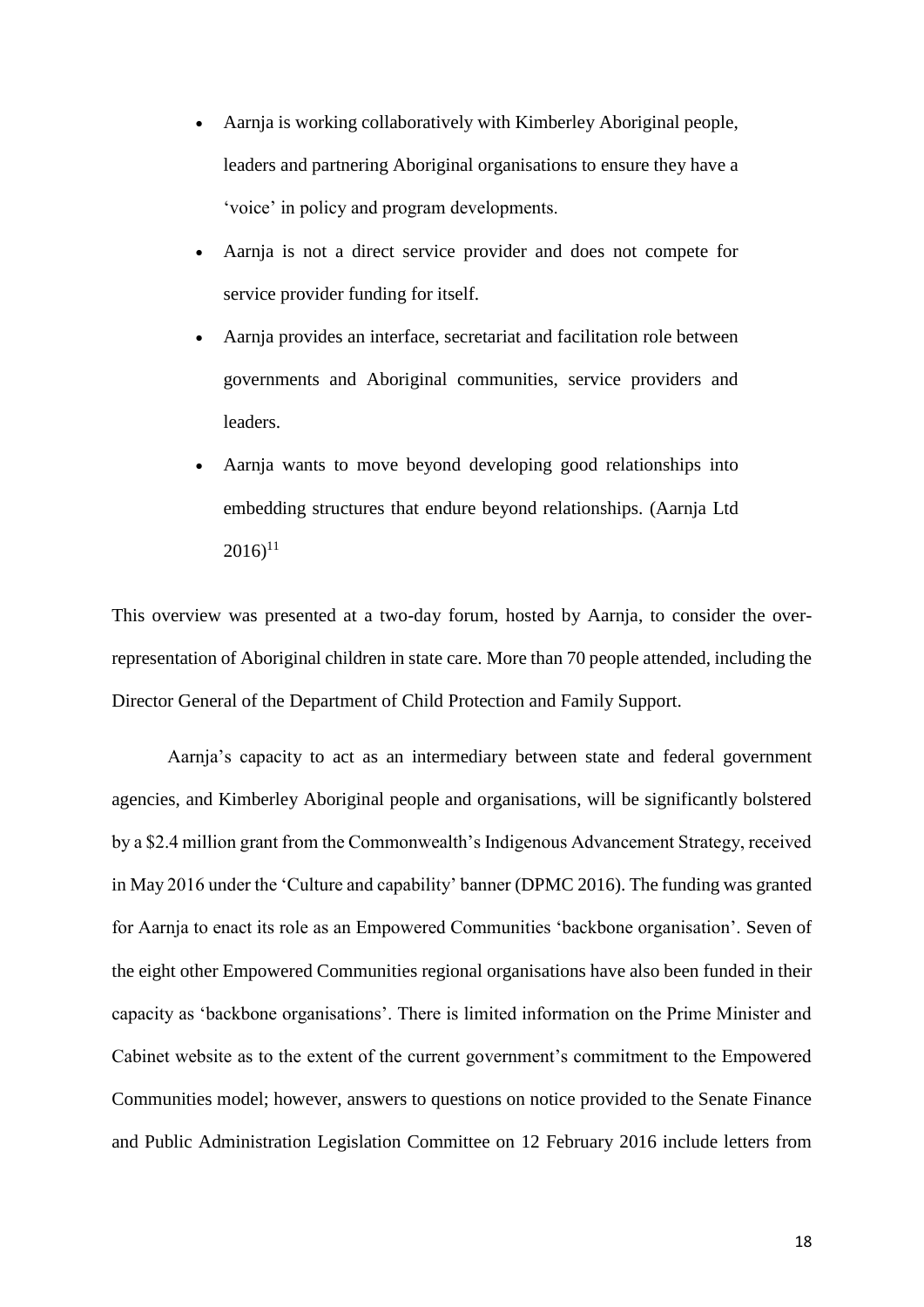the Prime Minister and the Indigenous Affairs Minister to all eight regions committing to the model for three years in the first instance. The intent of this investment, however, remains unclear as it is not coupled with the kinds of structural reforms that were fundamental to the Empowered Communities concept.

The organisation has also received \$300,000 in funding from the Western Australian Government's Royalties for Regions program for Goolarri Media Enterprises to run a Fostering Generational Change project, which supports the development of young leaders.

## **Regionalism versus localism, or the growing strength of subregional solidarities**

The current political landscape of the Kimberley, and existing decision-making and representative structures relating to Aboriginal people, have evolved over the past 40 or so years. All these organisations started out as grassroots entities, with minimal resources or infrastructure. Over the past 20 years, there has been a rationalisation of organisations across the Kimberley, which has resulted in innumerable small entities becoming functionally (if not legally) non-existent, and a handful of other service delivery organisations consolidating interests across Kimberley subregions and gaining considerable economic and political power at those scales. The latter organisations have managed to reinvent themselves repeatedly, in order to articulate with the dominant policy doctrines emerging out of Canberra and Perth. It is not surprising that these entities are not willing to relinquish the political power, or economic leverage, that they have managed to generate in recent decades.

PBCs, apart from two exceptions where major Indigenous Land Use Agreements have been signed (Yawuru and Miriuwung Gajerrong), are a nascent force across the Kimberley. At present they remain necessarily localised and bounded, tied to particular claimant areas and

19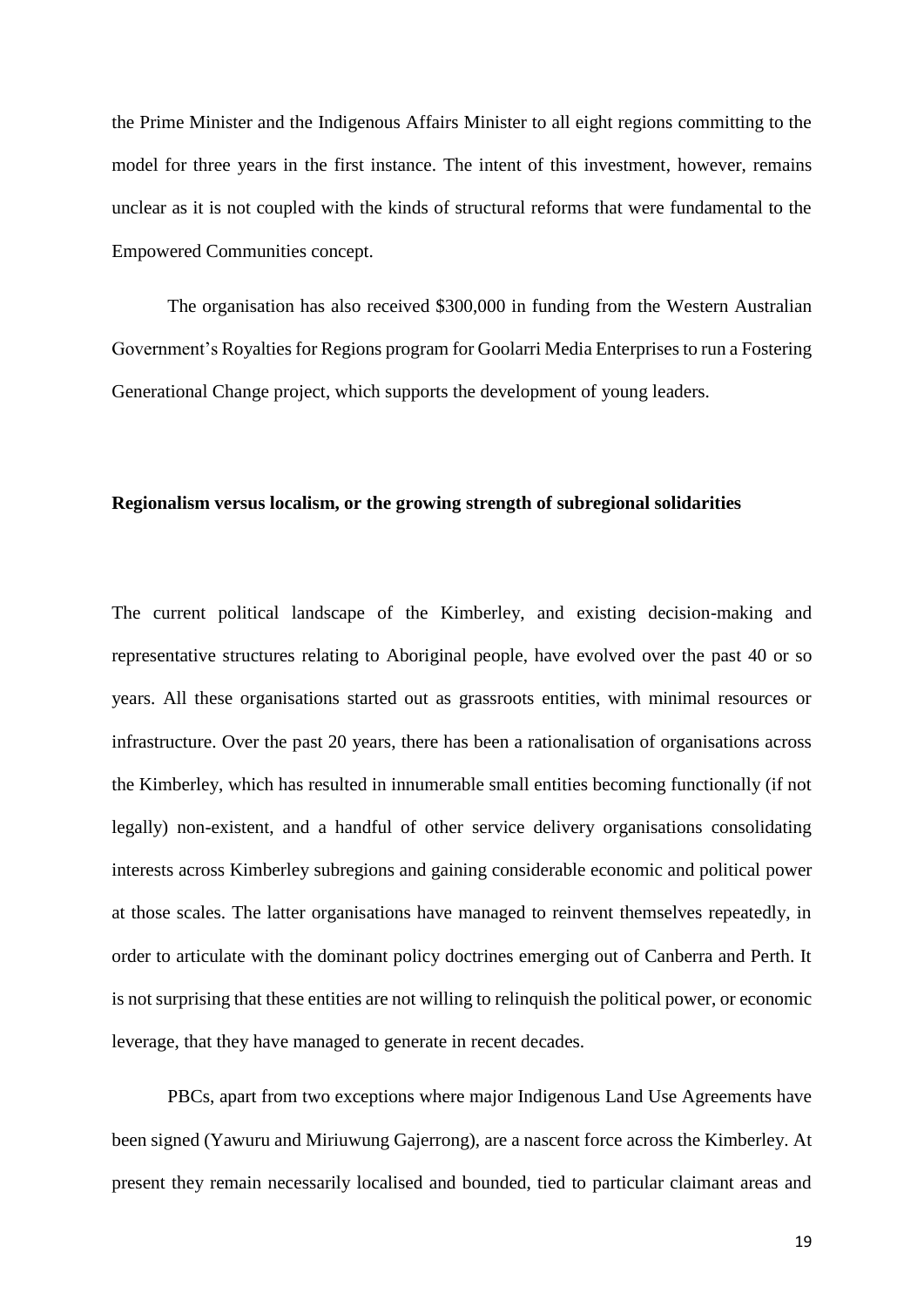constrained by limited funds and resources. They will, nonetheless, become more powerful over time, as they successfully negotiate benefits from their native title rights.

There is evidence, then, that pan-Kimberley political consciousness, which emerged in the 1970s and allowed the establishment of three crucial organisations (the KLC, KALACC and KLRC), is beginning to wane. The reasons for this are complex, and relate in part to a wider policy environment that discourages expressions of Aboriginal corporate will, focusing not on communities or organisations but on smaller scale targets for service delivery families and individuals. Such a policy approach has encouraged a very depoliticised, and more 'manageable', constituency of Aboriginal people.

Nonetheless, at present around half the land area of the Kimberley is covered by successful native title claims. The other half, or most of it, will be of a similar status in due course. The case has been made repeatedly, across all the forums arguing for a regional governance structure mentioned, for the need for an entity to allow the expression of Aboriginal political demands in the Kimberley. The establishment of a patchwork of PBCs across this region does not negate this need but, rather, is likely to act as a significant distraction from wider regional issues for years to come. This state of distraction will be compounded by the very limited resources available to most PBCs to manage the considerable demands they experience. Although there is every reason for PBCs to work collaboratively, the reality around limited financial and intellectual resources to support decision-making processes will be likely to facilitate a climate of competition, at least in the medium term.

In the longer term, and once PBCs have established financial and organisational foundations, opportunities for regional considerations may again come to the fore. They may also develop in response to large-scale resource development opportunities incorporating more than one claimant area.

20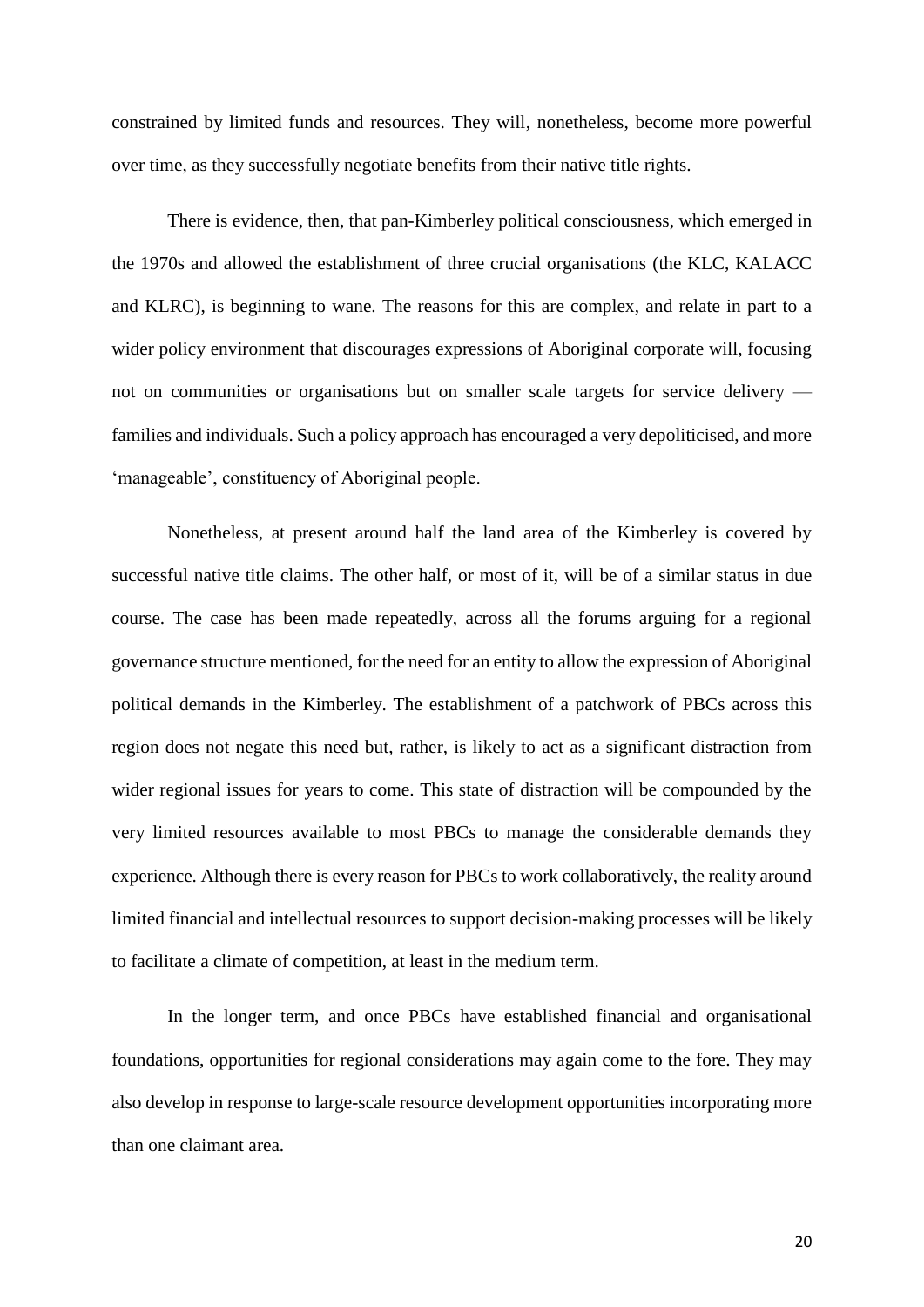More than 20 years ago, Sullivan (1995:15) made a series of pertinent observations relating to agreements for control over land occurring without any formal regional negotiating system or plan in place: he noted that there 'is a danger that self-determination in the Kimberley will be undermined by these single purpose agreements at the local level lacking regional coordination. They may consist only of the conceding of rights for some form of conventional benefit devoid of real control.' Such a danger was ever-more present in 2016, and at the time of writing there has been only one attempt to bring together a handful of PBCs to make a joint submission — on the subject of the proposed Land Administration Amendment Bill 2016*.* The potential for future similar collaboration across PBCs seems self-evident and potentially powerful.

#### **Conclusion**

Back in 1989 Coombs noted that what had made Aboriginal organisations in the Kimberley effective up to that point, with the exception of the KLC, had been their small-scale, informal and flexible style and grounded management and relationships. This grassroots effectiveness in service delivery, however, he observed, had come at a cost of regional political effectiveness (Coombs et al. 1989:121; Thorburn 2007).

He then suggested that any regional mechanism must 'respect the continuing role of the "grass roots" organisations which maintain continuity with traditional sources of authority' (Coombs et al. 1989:121). His conclusion was that political effectiveness at a regional level could only be garnered by a loosely federated and coordinated kind of entity: 'It could…with the KLC…provide the leadership and take the initiative to develop Aboriginal plans for a wider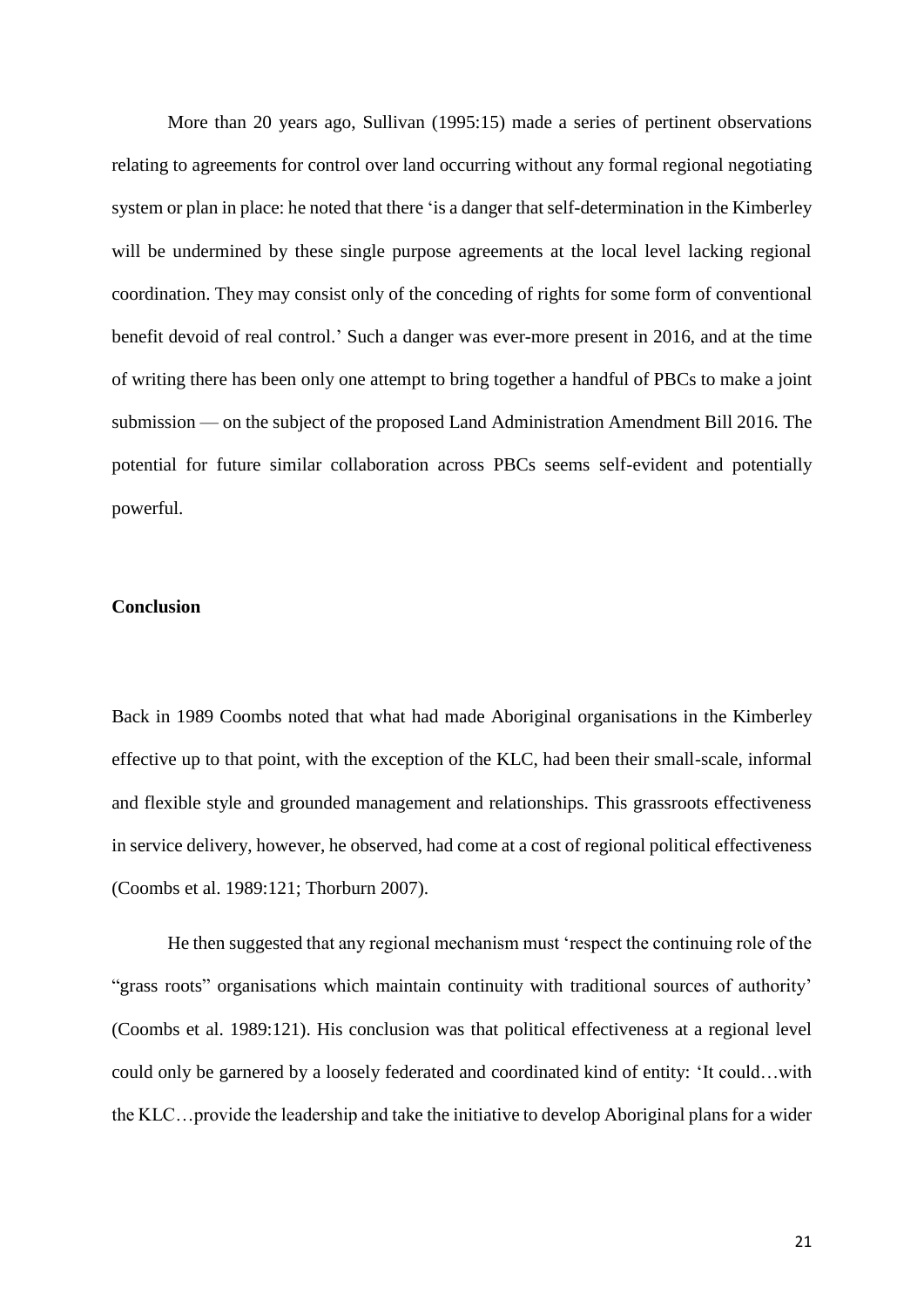federation of Aboriginal organisations at least potentially capable of meeting the need for planned and coordinated action.' (Coombs et al. 1989:121).

More recently, Sanders (2008) similarly makes the point that only a federation (or a regionalism) that demonstrably respects the autonomy of its constituent parts is likely to experience engagement in the context of Aboriginal politics. This regional identity must not only be respectful of constituents, but also be able to demonstrate that it is useful and not a source of competition for resources. It must also demonstrate that it does not seek empowerment or resources for its own ends but, rather, to facilitate the progress — financial and otherwise — of its members. In the context of 2016 and of the frustrations expressed by Aboriginal groups across the Kimberley at their sense of exclusion from processes around policy development and implementation — particularly in relation to the 2015 Western Australian Government announcements of impending closure of communities , such an entity must also demonstrate a degree of articulation and influence at all levels of government, which its member groups cannot claim.

Kimberley Futures and its mothership, Aarnja, face significant challenges in balancing competing compulsions at both local and regional levels. Their lack of a historical narrative and a grassroots genealogy — emerging as they did from negotiations in the mid-2000s around the Browse development — is being overcome simply by association. That they both emerged out of KLC activities, and KLC executive minds, does give them a veneer of legitimacy. However, for both of these organisations to thrive, they will need to expand their power base beyond the traditional organisational triumvirate of regional organisations in the Kimberley the KLC, KALACC and the KLRC — to include the subregional service providers and the emerging PBCs. To position themselves as a neutral space in which the competing organisational interests across the region — and, at times, government agencies — can come together and find common ground is arguably the best way forward; as long as they can hold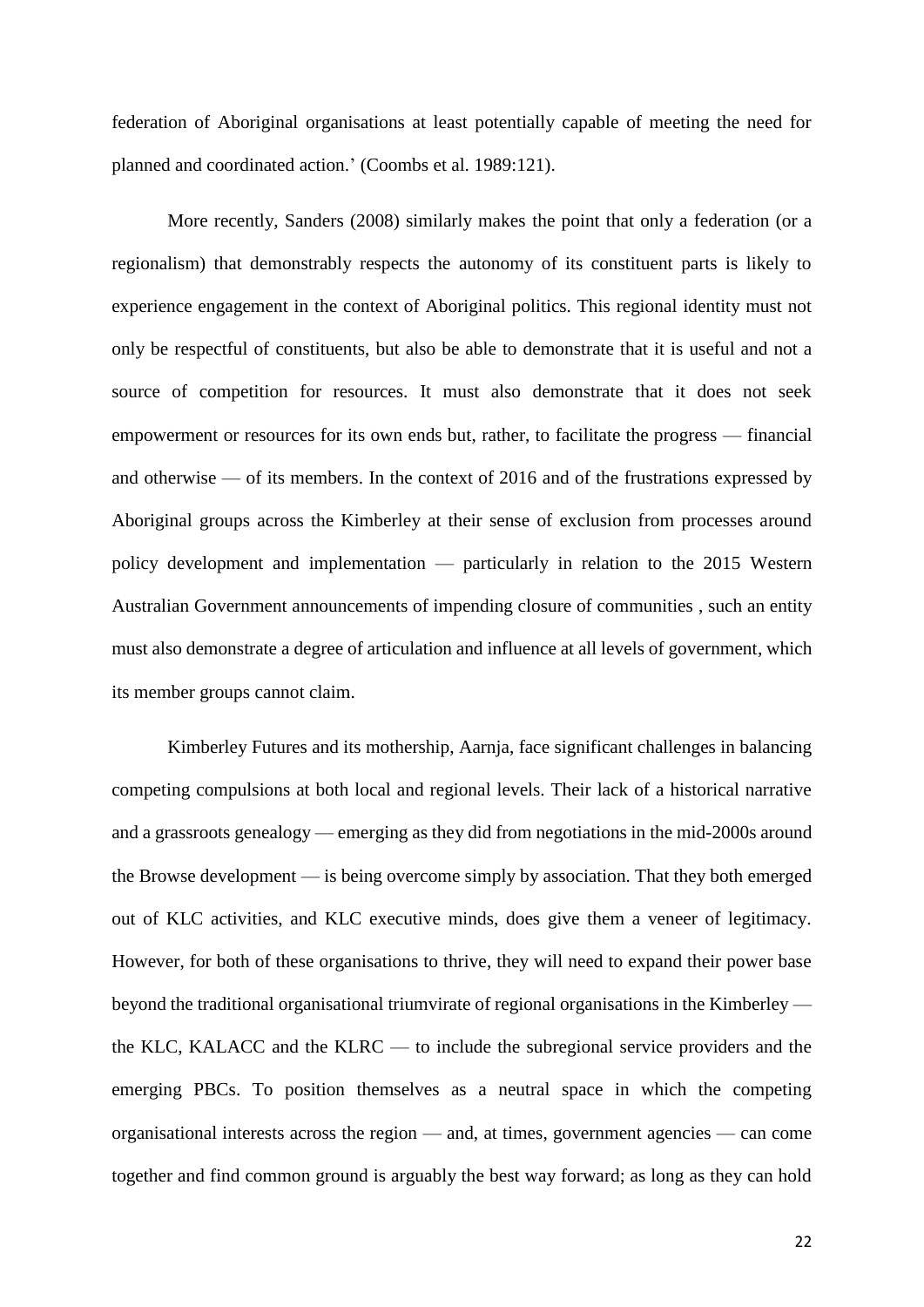this space, without being perceived as competitors by existing interests, their role will be a valuable one. Nonetheless, they remain both poorly understood — and therefore somewhat threatening — in the minds of many people outside of a select group of Aboriginal leaders. In particular, greater transparency around how Aarnja plans to roll out the Empowered Communities model in the West Kimberley, and what this means for their current relationships with organisations in the region, will need to be clearly and openly articulated.

#### **Acknowledgments**

Final drafts of the paper were circulated to a number of people to enable informal review and feedback, for which I am very grateful. These included both Indigenous and non-Indigenous staff at Aarnja Ltd who provided very useful input, and some corrections. Thanks also to Steve Kinnane, Indigenous researcher and member of the AIATSIS Research Advisory Committee, for very constructive feedback, and, similarly, to Professor Patrick Sullivan from the Australian National University. The paper is based largely on review of historical documentation around organisations in the Kimberley, as well as various publicly available documents such as organisational constitutions. There were no interviews carried out, nor was there any gathering of other primary data. Thanks also to anonymous reviewers for comments on an earlier draft.

#### **Appendix 1: Chronology of Kimberley regional governance discussions and**

#### **developments**

Early 1990s: coalition of Kimberley Aboriginal organisations formed

- 1991: Crocodile Hole meeting
- 1993: KLC commissions Crough and Christophersen study, *Aboriginal people in the economy of the Kimberley region*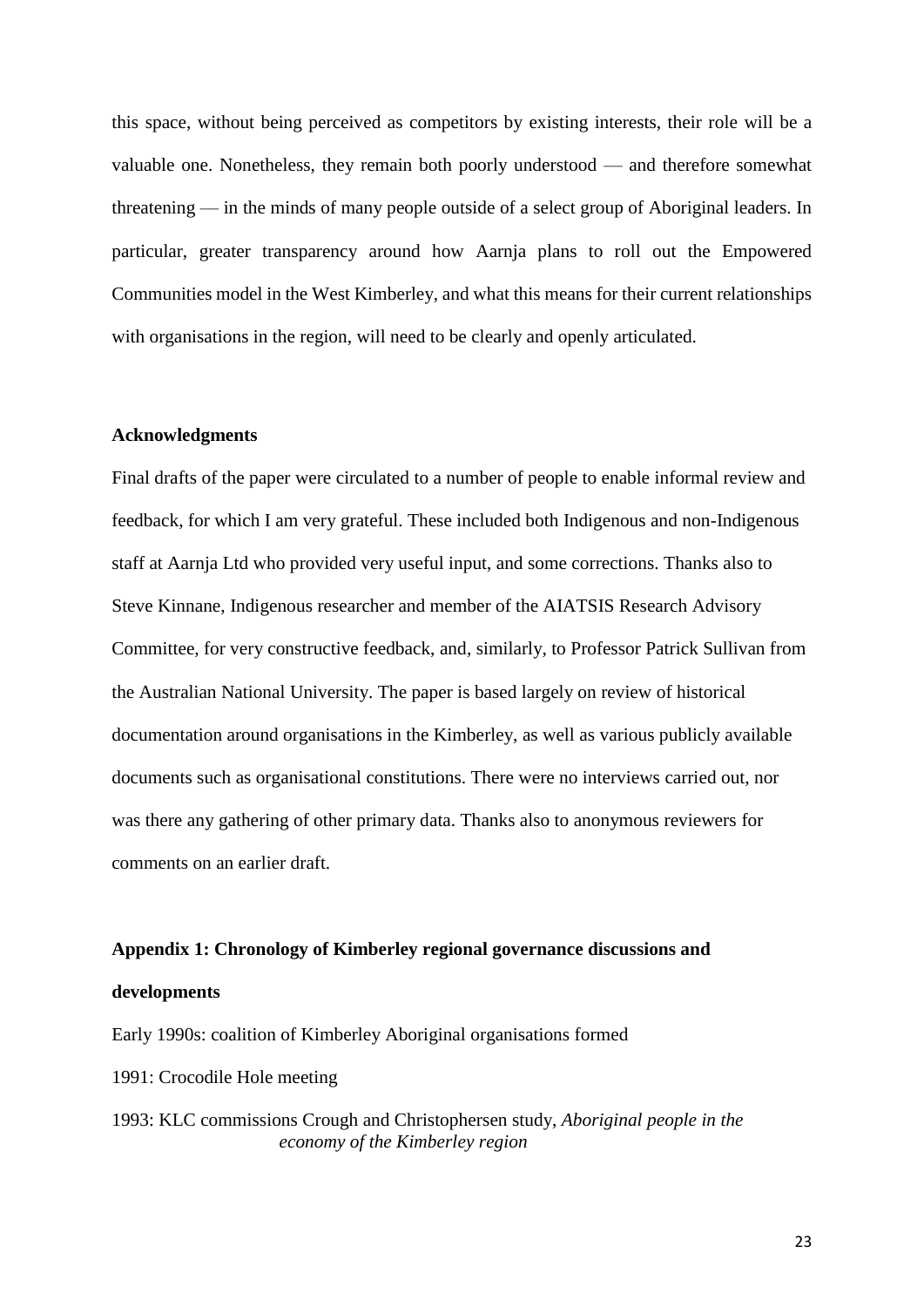1994: ATSIC Kimberley Zone Executive establish working party to promote partnership and regional autonomy

1995: Kimberley ATSIC Executive circulates draft terms of reference on regional autonomy

1995: Fitzroy Crossing meeting of working group of Coalition of Kimberley Aboriginal Organisations to discuss regional agreements

1998: Kimberley submission to Section 26 Review of ATSIC proposing a regional authority

1998: KLC Our Place Our Future Conference, Broome

2000: Kimberley ATSIC Executive discussions on regional autonomy

2000: ATSIC zone meeting approves consultations on regional autonomy concept

2001: Commissioner Bedford facilitates forming the Kimberley Indigenous Think Tank on Regional Agreement with State Government

2002: Kimberley ATSIC Executive discusses regional autonomy

2003: KLC Wuggubun meeting endorses regional autonomy concept

2004: June, Kimberley (ATSIC) Executive puts forward the *Building a future together: a proposal for a Kimberley Council and a three-tier model of regional governance* discussion paper as preferred model (Wunan Regional Council 2004:5)

2005: Kimberley Appropriate Economies Roundtable, Fitzroy Crossing

2007: First Kimberley Futures meeting

2012: Aarnja established

2013: Woodside withdraws as a proponent of the Browse LNG development

## **Notes**

1

- 1. See Sullivan (1996:106–13) for description of emergence of the 'bush meeting' in the Kimberley from the early 1970s on.
- 2. The impetus for this paper was a number of conversations I was involved in, with both Indigenous and non-Indigenous people, which began in late 2014. Many people were confused, myself included, as to the nature of Kimberley Futures, Aarnja and Empowered Communities and how these three interacted with other organisations and governance structures across the Kimberley. As a political scientist, I felt well placed to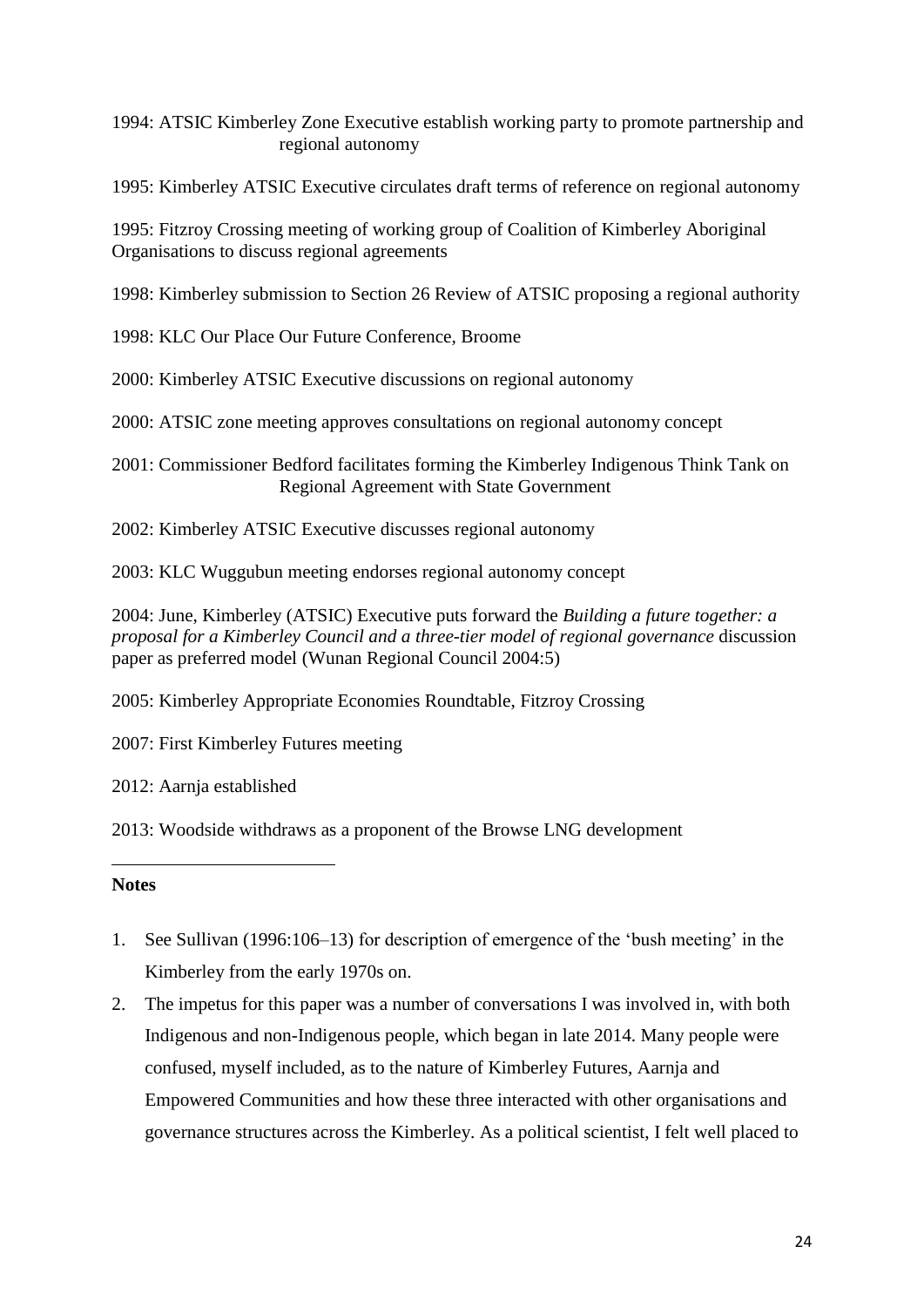attempt to bring clarity to the questions being put to me by a number of people, and to situate these questions in an historical context.

1

- 3. This discussion of scales of political authority, and regionalism versus localism, draws on the work of Rowse (1992) and Sanders (2005, 2008), both of whom wrote extensively about such issues in the Northern Territory.
- 4. In 1979–80 the Yungngora people (a Walmajarri/Nyikina group) on Noonkanbah Station attempted to stop oil drilling taking place on their country. Their blockade received wide media coverage, including internationally. However, this represented a pinnacle in ongoing struggles for this group, first with the station owner in the late 1960s and early '70s and then, once the station became theirs in 1976, with the Western Australian Government and various mining interests. For a full account, see Hawke and Gallagher (1989). While the majority of people at the blockade were Yungngora people, they were also joined by significant numbers of people from Fitzroy Crossing and from further afield (KALACC 2006: 93). McLeod (1984:134) wrote of meetings that occurred beyond the purview of the WA Department of Aboriginal Affairs or the anthropologists, which 'involved hundreds of blackfellows from all over the Kimberley, the Pilbara and the desert'. It therefore signified a major impetus to the growing 'pan-aboriginality' among Indigenous people across the Kimberley. See also Kolig (1987).
- 5. The KLC, unlike the land councils in the Northern Territory on which it was modelled, had no statutory base because there was no land rights legislation in Western Australia at its inauguration. Both the Kimberley Aboriginal Law and Culture Centre and the Kimberley Language Resource Centre, sister organisations to the KLC, were established in 1984.
- 6. An Indigenous Land Use Agreement is a voluntary agreement between a native title group and others about the use and management of land and waters.

7. See Arabena, K. (2005) Not fit for modern Australian society: Aboriginal and Torres Strait Islander people and the new arrangements for the administration of Indigenous Affairs. AIATSIS: Canberra.

- 8. ATSIC originally had six regions in the Kimberley. Following a national review in 1999, this number was revised to three. There were 60 regions nationally, reduced during this process to 36.
- 9. Three agreements were signed in 2011: the Browse (Land) Agreement, the Browse LNG Precinct Project Agreement and the Browse LNG Precinct Regional Benefits Agreement.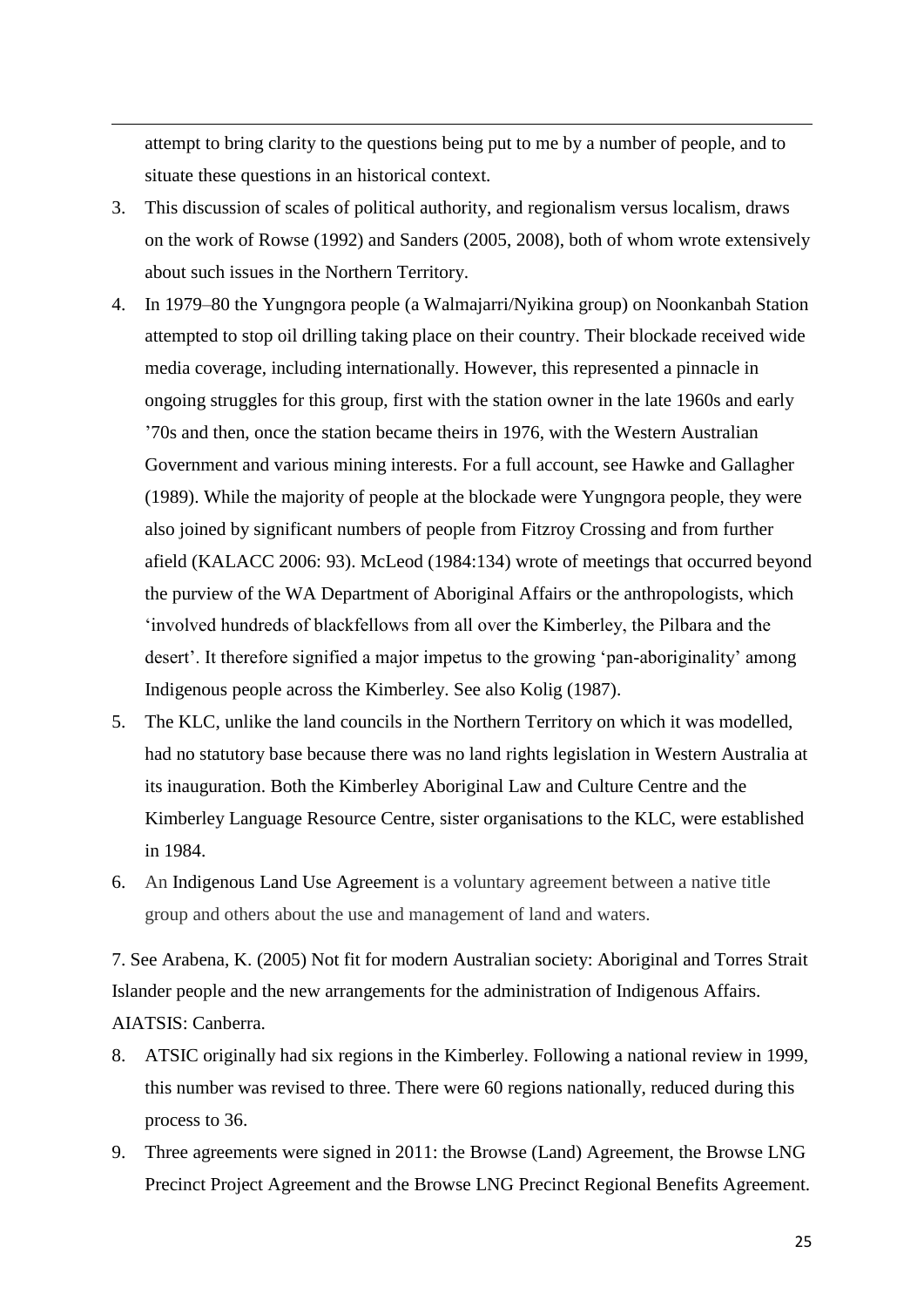Only the last of these is of relevance here because it concerned the disbursement of benefits regionally.

- 10. See the Empowered Communities website (http://empoweredcommunities.org.au). For a critique of the Empowered Communities model, see Klein (2015).
- 11. See also the CEO's testimony, 7 June 2016, to the Inquiry into Aboriginal Youth Suicides by the Education and Health Standing Committee (2016). More than half of the testimony responds to questions relating to the nature of Aarnja itself.

## **References**

1

- Aarnja Ltd 2015 'Aarnja cultural bloc map', <www.aarnja.org.au/wpcontent/uploads/2015/07/Aarnja-Cultural-Bloc-map-with-Directors-2015-2016.pdf> accessed 25 March 2017.
- —— 2016 'Kimberley Aboriginal Children in Care Forum: Aboriginal led forum addresses overrepresentation of kids in state care', <www.aarnja.org.au/kimberley-aboriginalchildren-care-forum> accessed 25 March 2017.
- —— n.d.a 'Who is Kimberley Futures', <www.aarnja.org.au/who-is-kimberley-futures/> accessed 10 November 2015.
- —— n.d.b 'History', <www.aarnja.org.au/history> accessed 25 March 2017.

—— n.d.c 'The proposed governance structure', <www.aarnja.org.au/about-empoweredcommunities/empowered-communities-governance-structure-for-the-kimberley> accessed 25 March 2017.

- Aboriginal and Torres Strait Islander Social Justice Commissioner 2004: 'Looking forward — a policy approach to native title' in *Native Title Report 2004*, Australian Human Rights Commission, Canberra.
- Altman, Jon and Melinda Hinkson 2007 *Coercive reconciliation: stabilise, normalise, exit Aboriginal Australia*, Arena Publications Australia, North Carlton, Vic.
- Arabena, Kerry 2005 *Not fit for modern Australian society: Aboriginal and Torres Strait Islander people and the new arrangements for the administration of Indigenous affairs*, AIATSIS, Canberra (Research discussion paper no. 16).
- Bettney, Kaye 2015 *Towards a Kimberley Aboriginal regional governance structure*, Kimberley Land Council: Broome, WA.
- Bolger, Ann and Hilary Rumley 1982 'Political developments among Kimberley Aborigines, 1977–1980' in Elizabeth J Harman and Brian W Head (eds), *State, capital and resources in the north and north west of Australia*, University of Western Australia Press, Nedlands, WA, pp.299–326.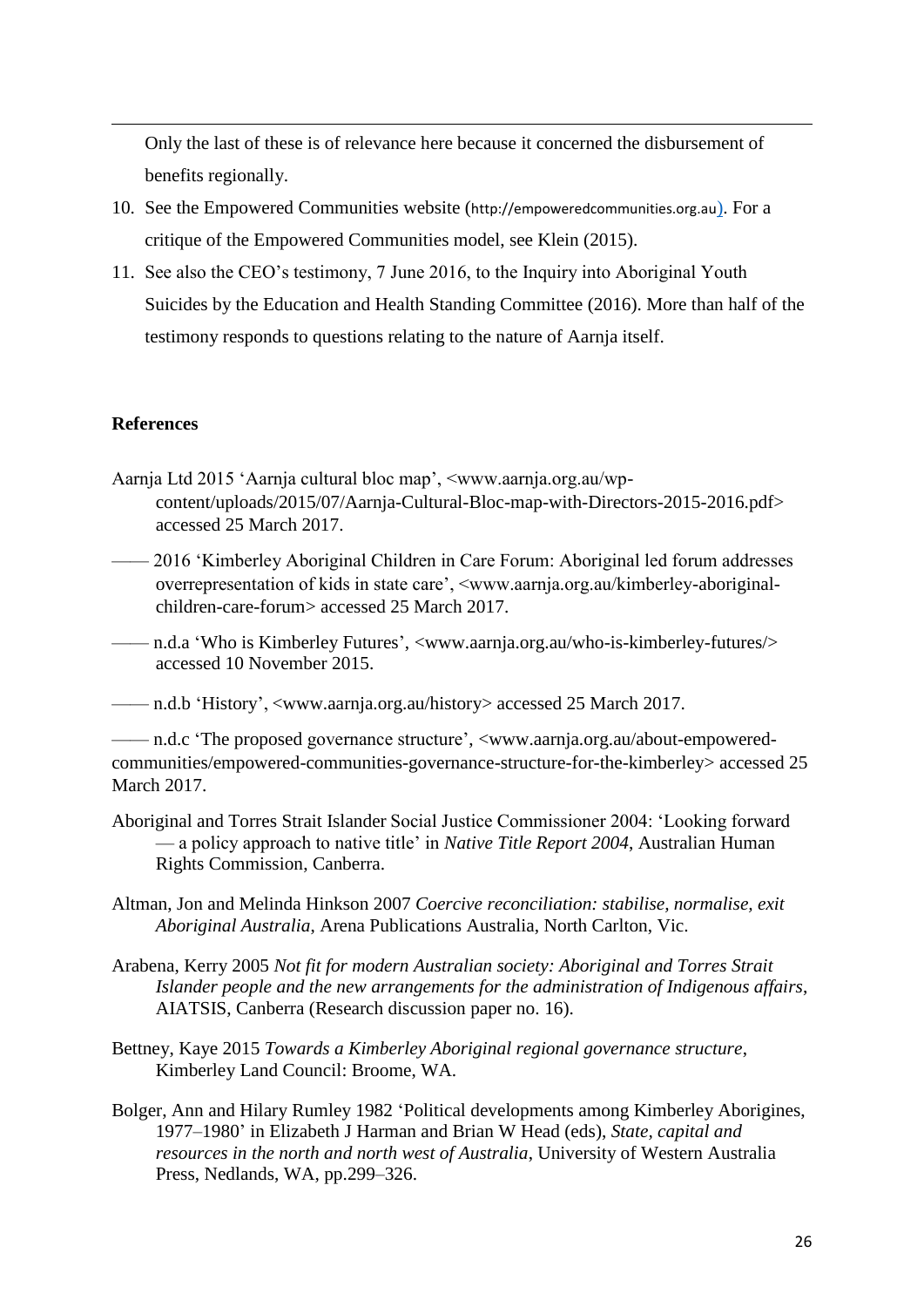- Coombs, Herbert C, Helen McCann, Helen Ross and Nancy M Williams 1989 *Land of promises: Aborigines and development in the East Kimberley*, Centre for Resource and Environmental Studies, Australian National University and Aboriginal Studies Press, Canberra.
- Crough, Greg and Christine Christophersen 1993 *Aboriginal people in the economy of the Kimberley region*, North Australia Research Unit, Australian National University, Darwin.
- Dixon, Rod and Leon Morris (eds) 1998 *The Kimberley, our place our future: conference report*, Kimberley Land Council, Derby, WA.
- DPMC (Department of the Prime Minister and Cabinet) 2016 '2015–16 financial year Senate order on entity contracts', <www.dpmc.gov.au/sites/default/files/publications/2015-16 senate-order-entity-contracts.pdf> accessed 25 March 2017.
- Education and Health Standing Committee 2016 'Inquiry into Aboriginal youth suicides: transcript of evidence taken at Broome Tuesday, 7 June 2016: session four', <www.parliament.wa.gov.au/parliament/commit.nsf/(Evidence+Lookup+by+Com+ID) /4724D43775DFC97148257FE8001121EF/\$file/edu160607.4.pdf> accessed 25 March 2017.
- Finlayson, Julie and Allan Dale 1996 'Negotiating Indigenous self-determination at the regional level: experiences with regional planning' in P Sullivan (ed.), *Shooting the banker: essays on ATSIC and self-determination*, North Australia Research Unit, Australian National University, Darwin, pp.42–69.
- Hawke, Steve and Micheal Gallagher 1989 *Nookanbah*, Fremantle Arts Centre Press, Fremantle, WA.
- KALACC (Kimberley Aboriginal Law and Culture Centre) 2006 *New legend: a story of law and culture and the fight for self-determination in the Kimberley*, KALACC, Fitzroy Crossing, WA.
- Keating, Paul 1992 *Speech at the Australian Launch of the International Year of the World's Indigenous People* (Redfern, NSW), ATSIC, Canberra.
- KLC (Kimberley Land Council) and Warringarri Resource Centre 1991 *The Crocodile Hole report*, Derby, WA.
- Klein, Elise 2015 *Empowered Communities: review of the empowered communities design report*, Centre for Aboriginal Economic Policy Research, Australian National University, Canberra (CAEPR Topical Issue 1), <http://caepr.anu.edu.au/Publications/topical/2015TI1.php> accessed 25 March 2017.
- Kolig, Erich 1987 *The Noonkanbah story*, University of Otago Press, Dunedin, New Zealand.
- McLeod, Don 1984 *How the west was lost: the native question in the development of Western Australia*, DW McLeod, Port Hedland, WA.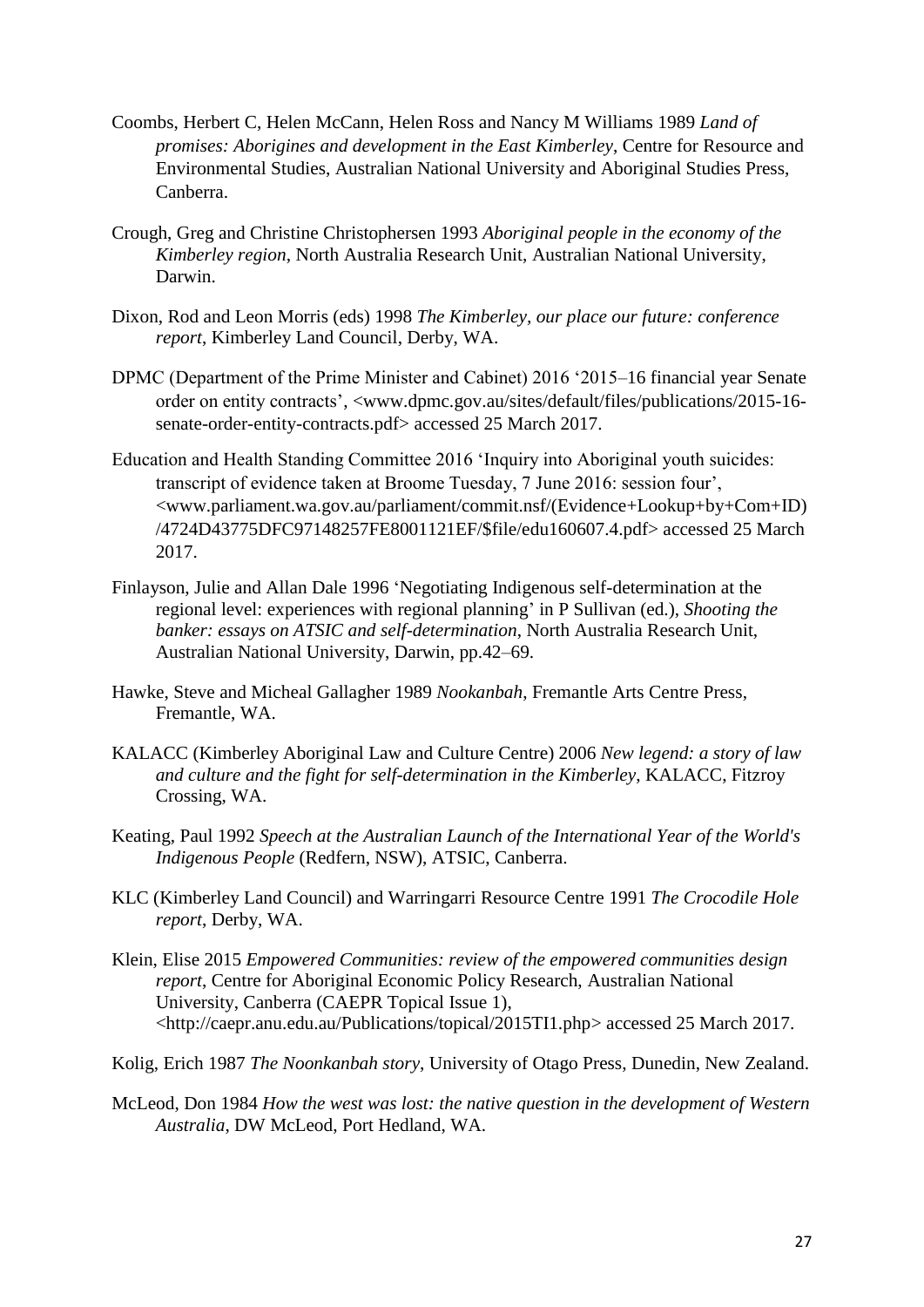- O'Donoghue, Lois 1986 *An Aboriginal and Islander consultative organisation: report of consultations*, Australian Government Publishing Service, Canberra.
- Rowse, Tim 1992 *Remote possibilities: the Aboriginal domain and the administrative imagination*, North Australia Research Unit, Australian National University, Darwin.
- —— 1996 'The political identity of regional councillors' in P Sullivan (ed.), *Shooting the banker: essays on ATSIC and self-determination*, North Australia Research Unit, Australian National University, Darwin, pp.42–69.
- Sanders, William 2005 'Dispersal, autonomy and scale in Indigenous community governance: some reflections on recent Northern Territory experience', *Australian Journal of Public Administration* 64 (4, December) pp.53–62.
- —— 2008 'Regionalism that respects localism: the Anmatjere Community Government Council and beyond' in J Hunt, D Smith, S Garling and W Sanders (eds), *Contested governance: culture, power and institutions in Indigenous Australia*, Centre for Aboriginal Economic Policy Research, ANU E Press, Canberra, pp.283–309 (Research monograph no. 29).
- Sullivan, Patrick 1995 *Beyond native title: multiple land use agreements and Aboriginal governance in the Kimberley*, ANU E Press, Canberra (CAEPR Discussion paper 89).
- —— 1996 *All free man now: culture, community and politics in the Kimberley region, North-West Australia*, AIATSIS, Canberra.
- —— 1999 'Claims, regions, agreements: the Kimberley' in M Edmunds (ed), *Regional agreements: key issues in Australia*, *vol. 2: case studies*, Native Title Research Unit, AIATSIS, Canberra, pp.287-318.
- Taylor, John 2006 *Indigenous people in the West Kimberley labour market*, Centre for Aboriginal Economic Policy Research, ANU, Canberra (Working paper no. 35).
- Thorburn, Kathryn 2007 'Managing dilemmas in Indigenous community-based organisations: viewing a spectrum of ways through the prism of accountability' in *Ngiya: talk the law*, *vol. 1: governance in Indigenous communities*, Jumbunna Indigenous House of Learning, University of Technology, Sydney, pp.2–23.
- Wolfe, Jacqueline 1993 *Regional planning by ATSIC councils: purpose, process, product and problems*, North Australia Research Unit, ANU, Darwin (Discussion paper no. 18).
- Wunan Regional Council 2004 *Submission to the Select Committee on the Administration of Indigenous Affairs*, Wunan Regional Council, Kununurra, WA.
- Yu, Peter 2002 'Aboriginal rights and governance: a Kimberley perspective', paper presented to the Indigenous Governance Conference, Reconciliation Australia, Canberra, 3 April.

**Kathryn Thorburn** is a Political Scientist and Research Fellow at the Nulungu Research

Institute on the Broome Campus of The University of Notre Dame. She completed a PhD at